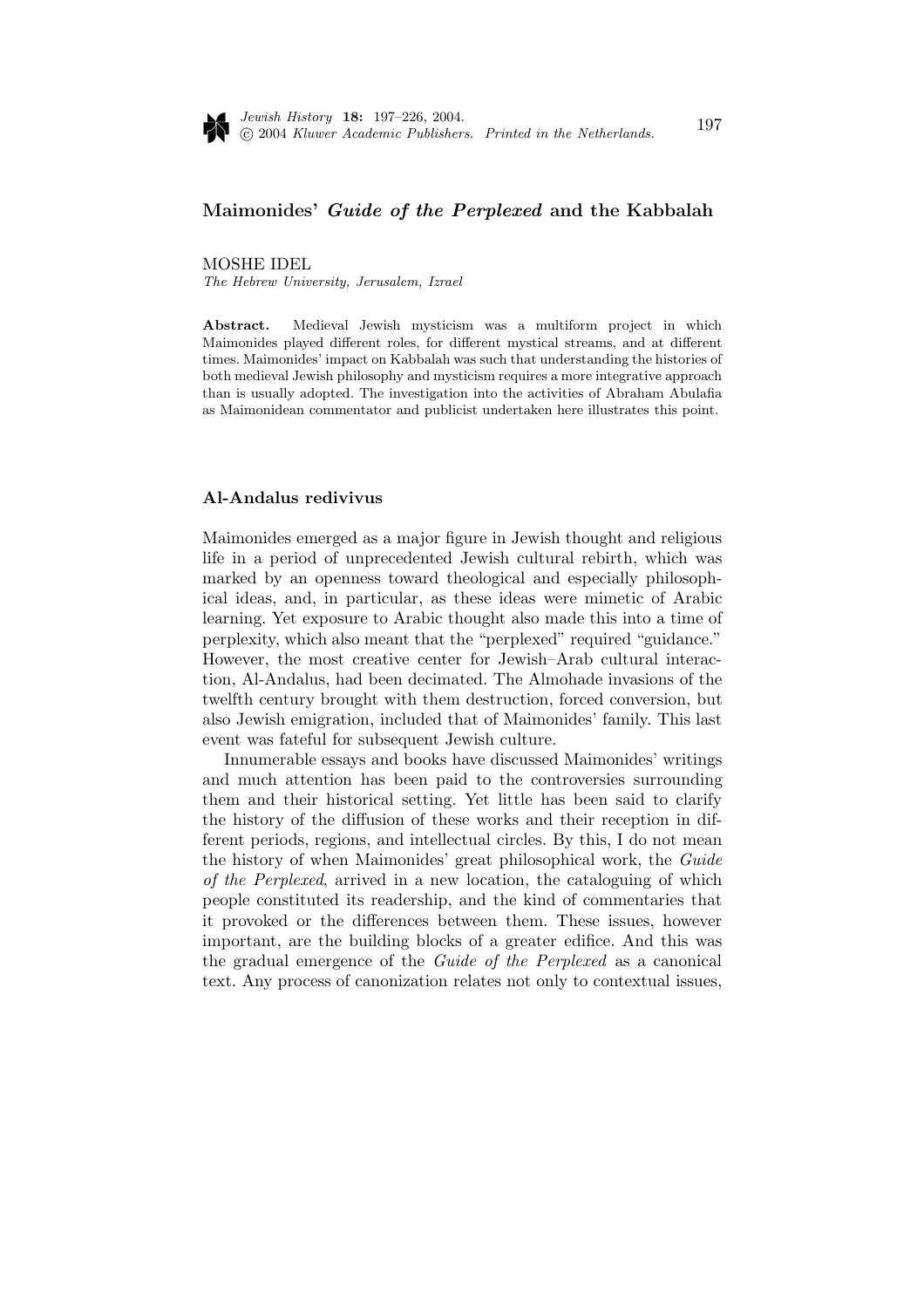but also to the processes of diffusion. With these concerns in mind, let us turn to the first wave of the Guide's reception in European climes.

European supporters of Maimonidean philosophy at the beginning of the thirteenth century were members of what might be called a "secondary elite," intellectuals of Andalusian origin who had emigrated to the Christian Spanish North after the Almohade invasion of the Andalusian South. Maimonides and his family crossed to Africa and then moved East to Egypt. Families like the ibn Tibbons and the Kimhis found refuge in Southern France. The reception of the Guide in these (still) Arabic speaking Jewish intellectual circles in Southwestern France closed, figuratively speaking, a cultural gap: the two wings of Andalusian Jewish culture destroyed by the Almohades decades earlier reestablished communication, reanimating cultural affinities created in the distinctive cultural milieu of Muslim  $S_{\text{D}}$  What stands out is not their mastery of Arabic, but the shared propensity for Arabic philosophy. For this reason, Andalusian intellectuals, even in France, translated, publicized, disseminated, and defended Maimonides' Guide, itself composed in Arabic.<sup>2</sup> They carried on their activities, however, in the presence of imposing – and indigenous – rabbinical figures, whom I would call a "first elite," and which was exceedingly influential. It suffices to mention Abraham ben David of Posquierres, Meshullam ben Jacob, Moses ben Nahman (Nahmanides), and Jonah Gerondi, who approached Maimonidean philosophy cautiously. The Andalusian intellectuals touting Maimonides thus faced considerable, and active, resistance, against which they could not prevail, and even more so, because the "first elites" opposing them were supported by Rabbinic authorities in Germany and Northern France. The first steps of the Guide in Europe were accompanied by controversy and suspicion. It achieved quasi-canonical status only by the mid-thirteenth century.

Maimonides' Guide of the Perplexed is the first sustained attempt to interpret Judaism in philosophical terms, and it was certainly the most influential, as both the "Great Eagle's" followers and opponents well understood. Kabbalists, too, whose writings would gradually come to dominate Spanish Jewish culture during the thirteenth century, felt the enthusiasm the *Guide* generated – and the turmoil as well.<sup>3</sup> Yet even among Kabbalists in southern France, a more positive attitude toward the Guide gradually emerged, by about the middle of the thirteenth century, and which would flourish toward the century's end and through the beginning of the fourteenth. This reevaluation parallels a widening interest in the Guide that extended beyond the circles of the Andalusian refugees. In the brief period between 1270 and 1290,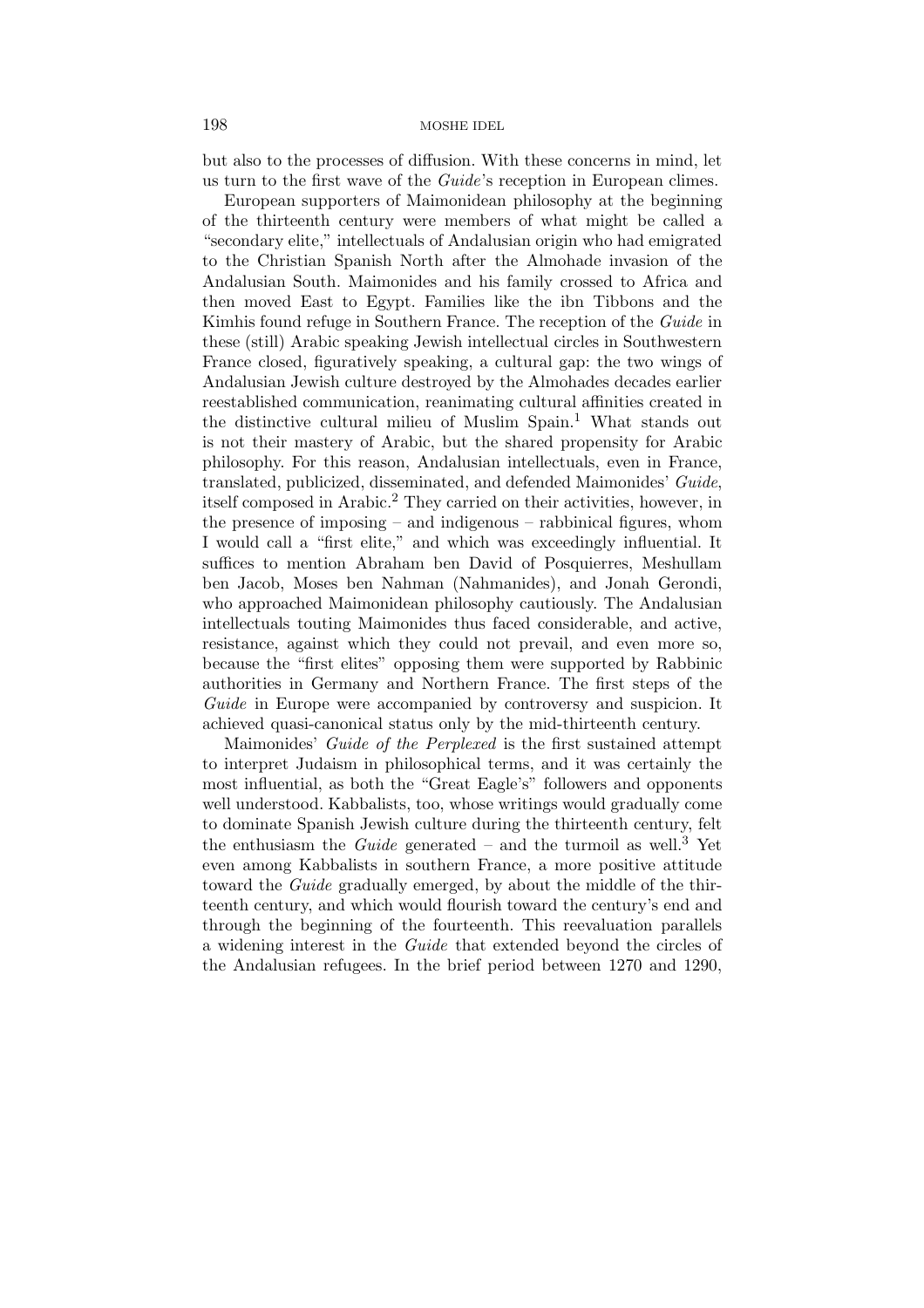commentaries on the Guide multiplied in both philosophical and Kabbalistic camps. During no other period, have so many commentaries on the Guide been produced. This was the result of two distinct processes. The first was the respite from the enmity the initial controversy over the Guide had generated and which the second controversy at the end of the thirteenth century would rekindle. Second, and requiring some explanation, commentaries on the Guide must be seen as part of the surge in Kabbalistic literature written at this time, a period I have designated elsewhere as Kabbalistic lore's "window of opportunity."<sup>4</sup>

# **Some thirteenth century Kabbalists and the** *Guide*

By and large, the scholarly picture of relations between Maimonidean views, especially as sustained by his philosophically orientated followers, and the basic Kabbalistic outlook has stressed discord rather than possible concert.<sup>5</sup> Discord is an appropriate term to describe many of the encounters between Maimonidean thought and that of the early theosophical-theurgical Kabbalists. I have pointed out elsewhere the divergence between the two kinds of thinking and argued that many early Kabbalistic discussions came together where they tacitly criticized Maimonides' understanding of focal issues in Jewish esotericism.<sup>6</sup> By contrast, it is clear that by the second half of the thirteenth century, Maimonidean thought had decisively influenced ecstatic and linguistic Kabbalah. Again elsewhere I have surveyed the different intellectual maneuvers that were typical of these brands of Kabbalah in appropriating Maimonidean views.<sup>7</sup> Here, however, I will concentrate on issues related to the sociology of knowledge, specifically, how the Guide achieved its status and spread in both Kabbalistic and non-Kabbalistic circles.

However, to begin with a more cultural observation, the places in France that Maimonides' Guide reached were centers of intensely creative Jewish culture. Some works of Jewish philosophy had already been translated from Arabic, Neoplatonic thought was known from a variety of sources,<sup>8</sup> and some Kabbalistic traditions had already been handed down in the family of Abraham ben David of Posquierres. While dramatically influential, the Guide's reception was very complex, not the least given this rich and variegated background. The following statement of R. Jacob ben Sheshet, a Kabbalist active in Catalonia during the second third of the thirteenth century, illustrates the point well. R. Jacob was dealing with Maimonides' interpretation of a Midrashic statement: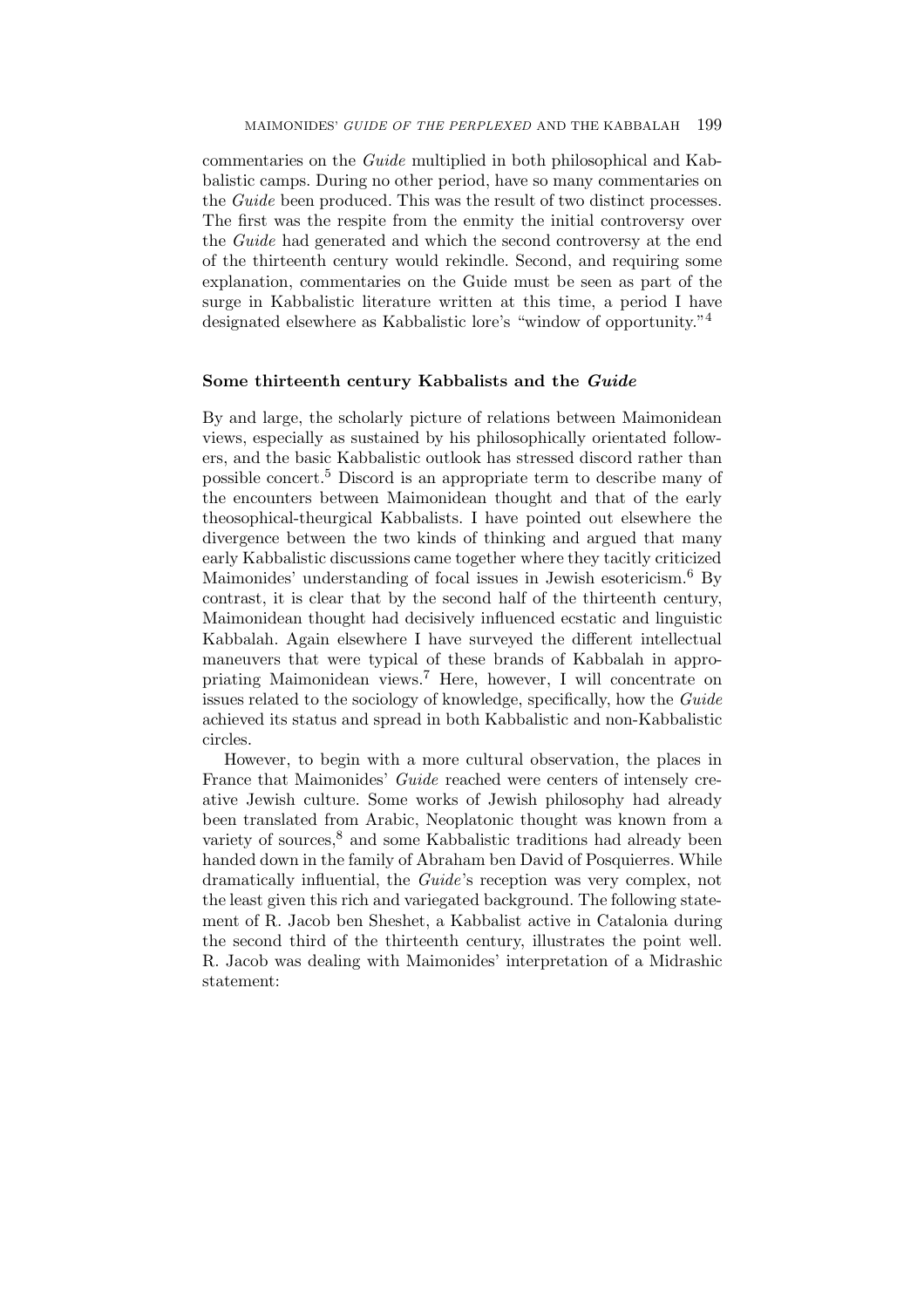God was contemplating the Torah,  $9$  and he saw the essences<sup>10</sup> in Himself, since the essences were in the [attribute of] Wisdom, $^{11}$ [and] he discerned that they are prone to reveal themselves. This version I heard in the name of R. Isaac son of the R. Abraham of blessed memory.<sup>12</sup> And this was also the opinion of the Rabbi, the author of  $[The Book of] Knowledge [Mai$ monides], who said that God, knowing Himself, knows all the existent [creatures].<sup>13</sup> Nevertheless, the Rabbi was astonished – in part 2, chapter 6 of the  $Guide$  – at the dictum of our sages that God does not do anything before He contemplates His retinue, $^{14}$  and he quoted there Plato's dictum that God, blessed be He, contemplates the intellectual world, and He emanates from there the emanation [that produces] reality.<sup>15</sup>

Maimonides has pointed out the affinity between a rabbinic understanding of creation by God's self-contemplation and a Platonic view, an observation of historical note, since various scholars attribute a Platonic origin to the rabbinic view.<sup>16</sup> Yet where is Maimonides headed? Surely, he was "astonished" for more than one reason, possibly hinting at the anthropomorphic implication of the verb "to look" in both the rabbinic and Platonic dicta, but also possibly implying that the identity between the two views raises questions about the Jewish origins of a view he rejects.

However, the Neoplatonic background of the statement by R. Isaac the Blind, the founder of ben Sheshet's Kabbalistic school, pushed him to neglect Maimonides' reservation and, instead, to emphasize Platonic-Kabbalistic lines of thought, by doing which, he no doubt believed he was keeping faith with a tradition he had learned from his teachers, but also with the rabbinic position, both backed by the authority of Plato. Maimonides' Aristotelian revolution<sup>17</sup> thus created problems: its difference from the rabbinic position is explicit, as well as from that of Plato; it also parts ways with Kabbalistic tradition.

Yet Ben Sheshet in fact had conflated two different Maimonidean passages: the first, in the Mishneh Torah, where his argument (stemming ultimately from Themistius) presents God as comprising the forms of all existent beings, which God may then cognize by an act of selfintellection;<sup>18</sup> the second, in the Guide, where Maimonides vigorously opposes the "simplistic" interpretation of the Midrashic dictum that God created the world by contemplating the Torah as the blueprint of the reality. Ben Sheshet considers these two views identical, and he is surprised that Maimonides inconsistently accepts the first while rejecting the second. In its place, Ben Sheshet accepts the position of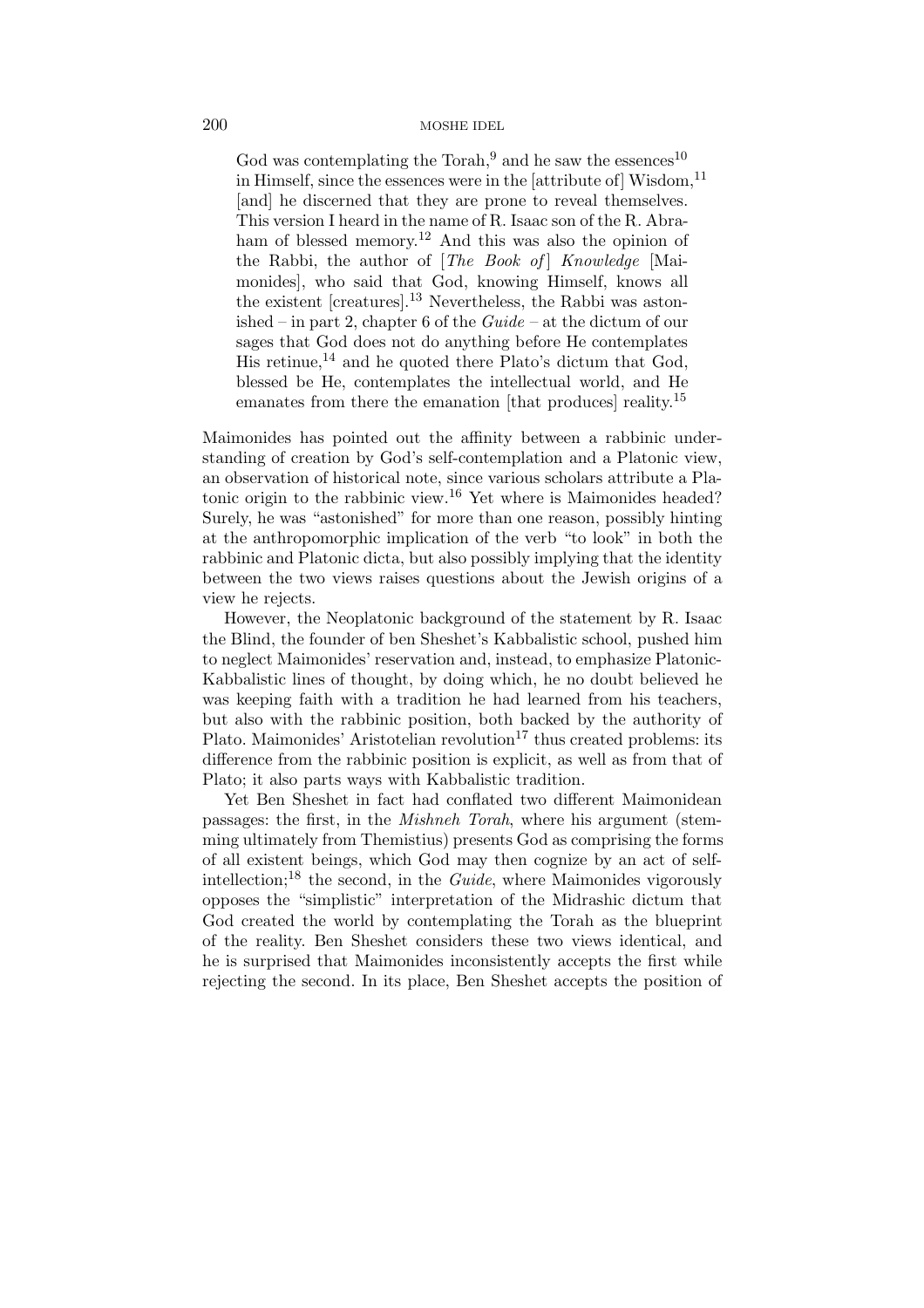R. Isaac the Blind, which is less concerned with divine self-intellection<sup>19</sup> and is presented before introducing the two Maimonidean views. The truth of Maimonides' second view is implicitly rejected, whereas he accepts Plato's dictum as correct; he had quoted it from the Guide only in order to refute it.

This confrontation between Aristotle and Plato in this early Kabbalistic text well exemplifies one of the main developments in medieval Jewish thought. Medieval Jewish thinkers appropriated a variety of Greek views, which came to inform the contents of Jewish speculative thought and, at times, point to the relationship between competing trends. Maimonides, the greatest Jewish exponent of Aristotle, had to oppose Aristotle's master, Plato, which in turn generated opposition to Maimonides himself. I offer another example, in which a Neoplatonic view is privileged over that of Maimonides. In his Hassagot on the Guide, to which we will return below, R. Joseph Gikatilla writes:

Ma'aseh Merkavah is the divine science and it requires an explanation; if it is the divine science [then] there is nothing material in it and it depends on God and the angels ... But it is worthwhile to know why Ezekiel's Account of the Chariot comprises three worlds also according to the view of our master Moses, blessed be his memory. But our view is that Ma`aseh Merkavah is the secret of the [emanative]  $\rm{concatenation}^{20}$  of all the things and their sustenance, each from the other, from the first emanation<sup>21</sup> to the navel of the earth, and the matter of the Merkavah is "for there is high one who watches over him who is high; and there are yet higher ones over them" [Eccl. 5:7].<sup>22</sup>

Unlike Maimonides' more static vision of Ma`aseh Merkavah, Gikatilla's interpretation is informed by the concept of the great chain of being, which connects every link to the next.<sup>23</sup> Exploiting the Hebrew meaning of *Merkavah* as a complex of different components, Gikatilla introduces the topic of shalshelet, a chain, a term that served Kabbalists to point to the concept of uninterrupted emanation.<sup>24</sup> By adopting this Neoplatonic way of thinking, Gikatilla distanced himself from Maimonides' Aristotelian stance. This reservation, however, is only the start of Gikatilla's move toward a "linguistic" interpretation of Ma`aseh Merkavah. 25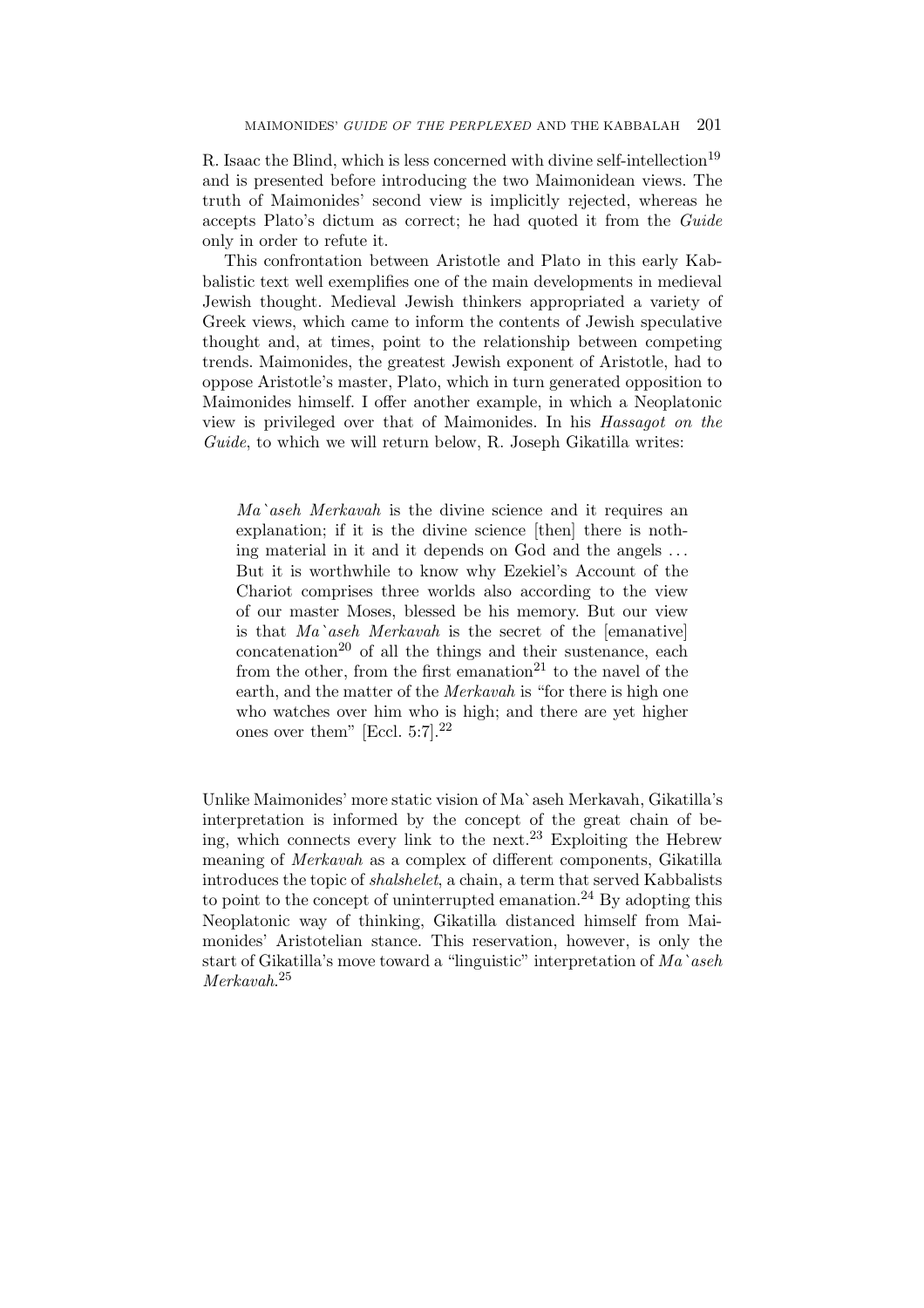# **Shifting spiritual interests**

It was only in the last third of the thirteenth century that a Spanish philosopher first composed a commentary on the Guide, R. Shem Tov Falaquera. Like their French predecessors, the members of the new wave of Maimonideans in the Iberian and Italian peninsulas were "secondary elites."<sup>26</sup> According to Abraham Abulafia, a Kabbalist and commentator on the Guide, those who were engaged in studying the Guide were searching for modes of thought that went beyond what was to be had in rabbinic literature. Abulafia wrote this in 1291, at the end of his literary career. He categorized four approaches to Judaism in his time:

The third group ... consists of the sages of the Talmud who studied the wisdom of philosophy and comprehended fully the view of the philosophers. But they could not make peace with what they knew from the Talmud, which is why they pursued the second path in order to put their minds at rest. They alighted on the path of the sages of inquiry, those called philosophers, yet their minds were still not at rest, and they had to trouble themselves to find a third way, which perhaps would give them intellectual peace. Then they found the path of the sages of the first Kabbalah, $^{27}$  which is that of the sages of the sefirot. And when they heard their opinions and were told wondrous secrets concerning them, $^{28}$  they were delighted, and accepted them, and they said to each other: "Until here shall we come and not go beyond it." And then their opinion was settled on the ["sefirotic"] Kabbalah.<sup>29</sup>

Even though this fourfold categorization is overly rigid, and was composed after a sharp controversy between Abulaifa and R. Shelomo ibn Adret, a Kabbalist and talmudist, Abulafia's description still merits close analysis as a key better to understand post-Maimonidean developments. Abulafia's leitmotif is the unquenched intellectual thirst of people who experimented with one mode of religious knowledge or another. Uneasiness with rabbinic materials led some to embrace philosophy; in turn, disappointment with philosophy aroused interest in the Kabbalah. This thirst for more advanced forms of knowledge was not new. Rabbi Bahya ibn Paquda's Sefer Hovot ha-Levavot makes this clear. Nevertheless, this sharp delineation of four groups is found nowhere in earlier sources. Maimonides may have intended his book for perplexed individuals in the Islamic environment, but these intentions would have been similarly valid in Christian Spain and Italy, too, where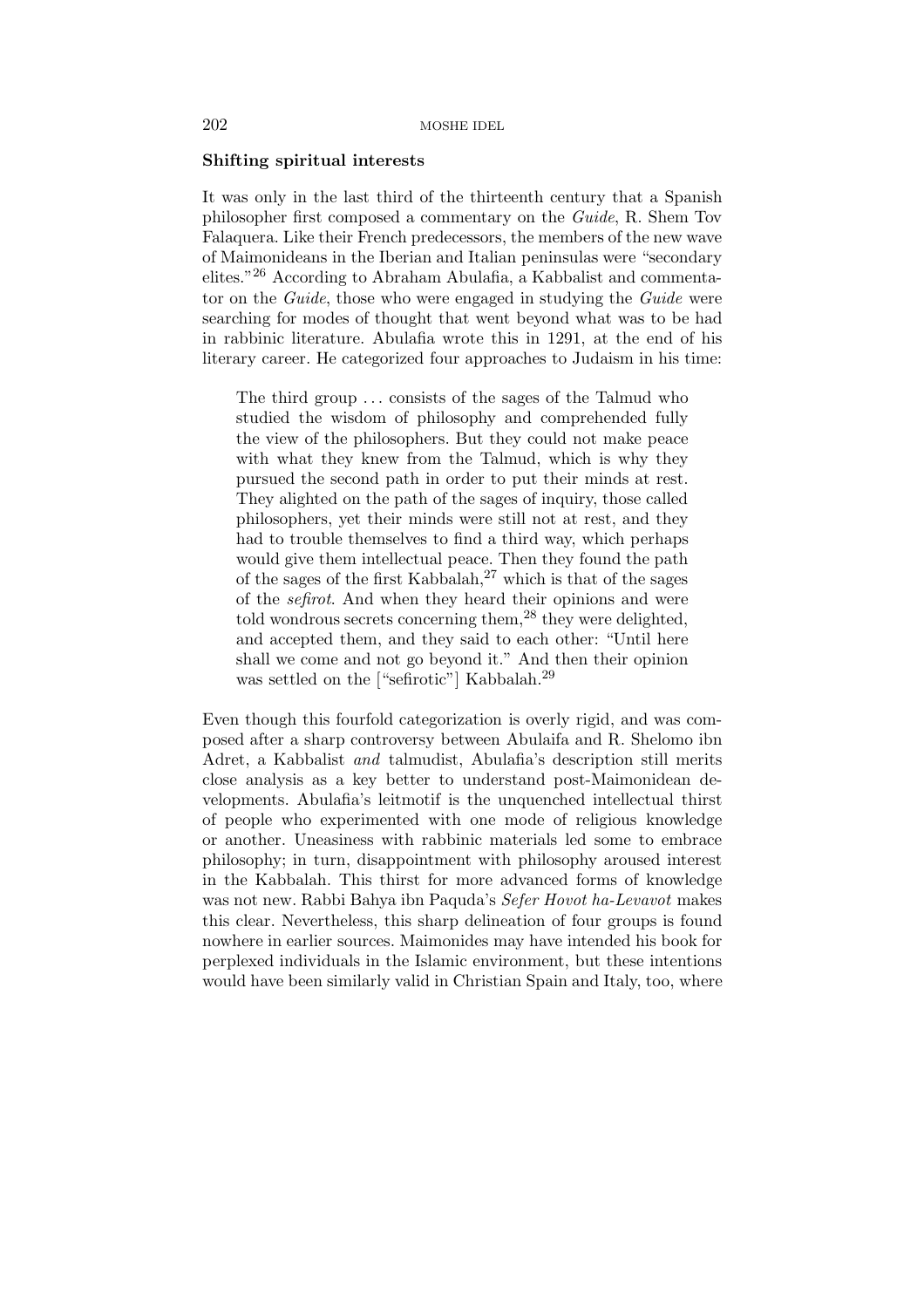it would not be wrong to label a group of scholars, corresponding to the "second elite" above, as Hakhmei Moreh ha-Nevokhim, the sages of the Guide of the Perplexed.<sup>30</sup> This name, I suggest, is also applicable to the thinkers who instructed Abulafia himself in the secrets of the Guide.

These spiritual seekers, members of the "secondary elite," constituted a group more intellectually flexible, creative, and sometimes more itinerant than members of the "first." Some of those who become Kabbalists – after being Maimonideans<sup>31</sup> – formed the highly productive core of the circle that may be named that of the "innovative" Kabbalah. Abulafia's description reveals that Kabbalists are not by definition thinkers who opposed the Guide, but those who, through its study, could not satisfy their spiritual quest. Thus, they portray the Guide as one element in a spiritual itinerary that might culminate in the theosophical, or even the ecstatic, Kabbalah. Though sometimes they call philosophy and especially the Guide by strongly negative terms, such as an "illness,"  $32$  they saw both as supplying essential elements, including "negative theology," for arriving at sublime religious experience.<sup>33</sup> Abulafia thought it necessary to transcend the  $Guide's$ fascination with negativity, but he did not propose its obliteration. Philosophy, especially the Guide, should be integrated into the more comprehensive path leading to ecstatic experience.

Abulafia's own Odyssey included a transition from the study of the Guide to the creation of a linguistically oriented Kabbalah, which he believed leads to prophecy.<sup>34</sup> His actions were idiosyncratic, though not unique. Preceding Abulafia's transition to a stance less consonant with Maimonidean views was R. Isaac ben Abraham ibn Latif's Sha`ar ha-Shamayyim, written in 1238, clearly under the enchantment of the Guide. Yet already here Neoplatonic influences are crucial.<sup>35</sup> Eventually, ibn Latif distanced himself from the Guide and embraced a more symbolic mode of expression, close, but not identical to that of the theosophical Kabbalah.

### **Kabbalistic commentaries on the Guide**

Kabbalists, therefore, contributed to the circulation of ideas found in the Guide regardless of whether they agreed with them. This was true even in Maimonides' own family, where mystical leanings were not hidden.<sup>36</sup> There were even Muslim<sup>37</sup> and Christian<sup>38</sup> mystics who studied the Guide. During the thirteenth century, Kabbalists composed five commentaries on the *Guide*, three by Rabbi Abraham Abulafia,  $39$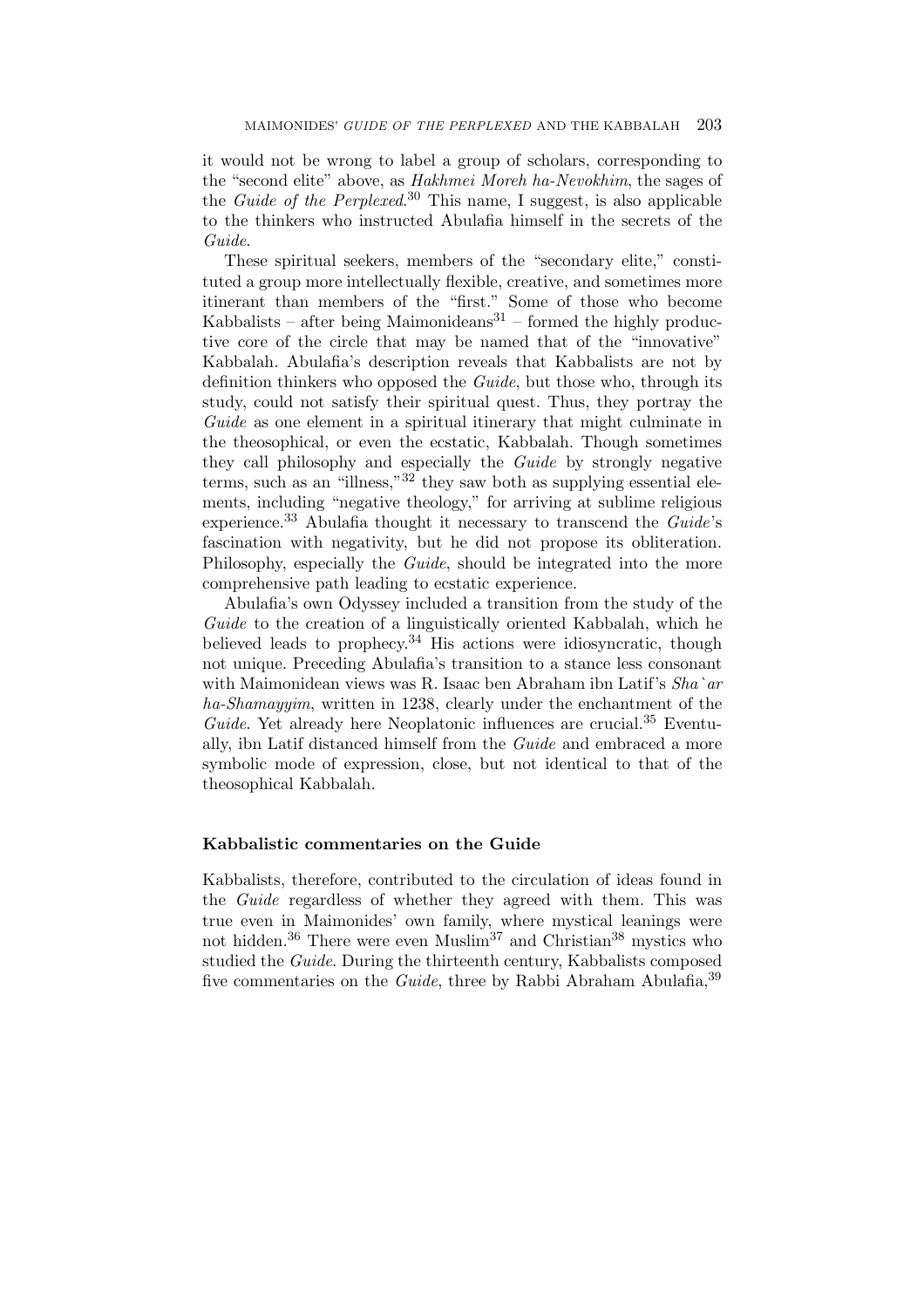one by Rabbi Joseph Gikatilla,<sup>40</sup> and a fifth, though anonymous, which discusses issues pertinent to the Guide, yet has affinities to Abulafia's Kabbalah.<sup>41</sup> A spurious (anonymous) letter claims that Maimonides engaged in Kabbalah and astral magic, $42$  and an otherwise unidentifiable pseudepigrapha presents views close to those of the young R. Joseph Gikatilla.<sup>43</sup> In the same period, Jewish philosophers composed only three commentaries on the  $Guide$ : two in Italy, those of R. Moshe ben Shlomo of Salerno<sup>44</sup> and R. Zerahiah Gracian ben Shealtiel Hen,<sup>45</sup> respectively, and a third in Christian Spain, the Sefer Moreh ha-Moreh of R. Shem Tov ben Joseph Falaquera. It is noteworthy that neither Provence, where Maimonides' greatest admirers were active, nor Christian Spain was the locus of the composition of the first full commentaries on the Guide.

Abulafia composed one of his three commentaries in Italy, where he also studied the Guide with R. Hillel of Verona, and taught it as well, in Capua. It was in Italy, too, that a controversy broke out between radical and moderate interpretations of the Guide in the last decades of the thirteenth century,  $46$  although many of the participants had Spanish connections. This was true of Zerahiah and Abulafia, as well as of R. Hillel of Verona, who had most likely been a student in Christian Spain. Italy was strictly the host – or, to reformulate: its own achievements in scholastic philosophy aside, Italy was dependent on Spanish masters when it came to studying and disseminating the Guide, and for Kabbalistic learning, too.

If the numerical advantage of Kabbalistic over philosophical commentaries on the Guide in the thirteenth century says anything, it is that in the thirteenth century some students viewed Maimonides as closer to mysticism than we have previously thought. Alexander Altmann<sup>47</sup> and Gershom Scholem<sup>48</sup> dedicated important studies to mystical interpretations of Maimonides. But the issues remain wide open, as does the special desirability of studying them, not the least because scholars have recently pointed to passages in the Guide having a mystical bent. Our knowledge of thirteenth century intellectual, historical, and even philological innovation will be measurably increased.<sup>49</sup>

An important question in weighing the relative importance of Kabbalistic to philosophical commentaries on the Guide is whether the Kabbalistic commentaries are extant in unique or multiple manuscripts, and whether this is also true of philosophical commentaries. The figures at my disposal are tentative, yet I believe representative. Based upon the catalogue of the Institute of Microfilms of Hebrew Manuscripts at the Jewish National and University Library, I would say that manu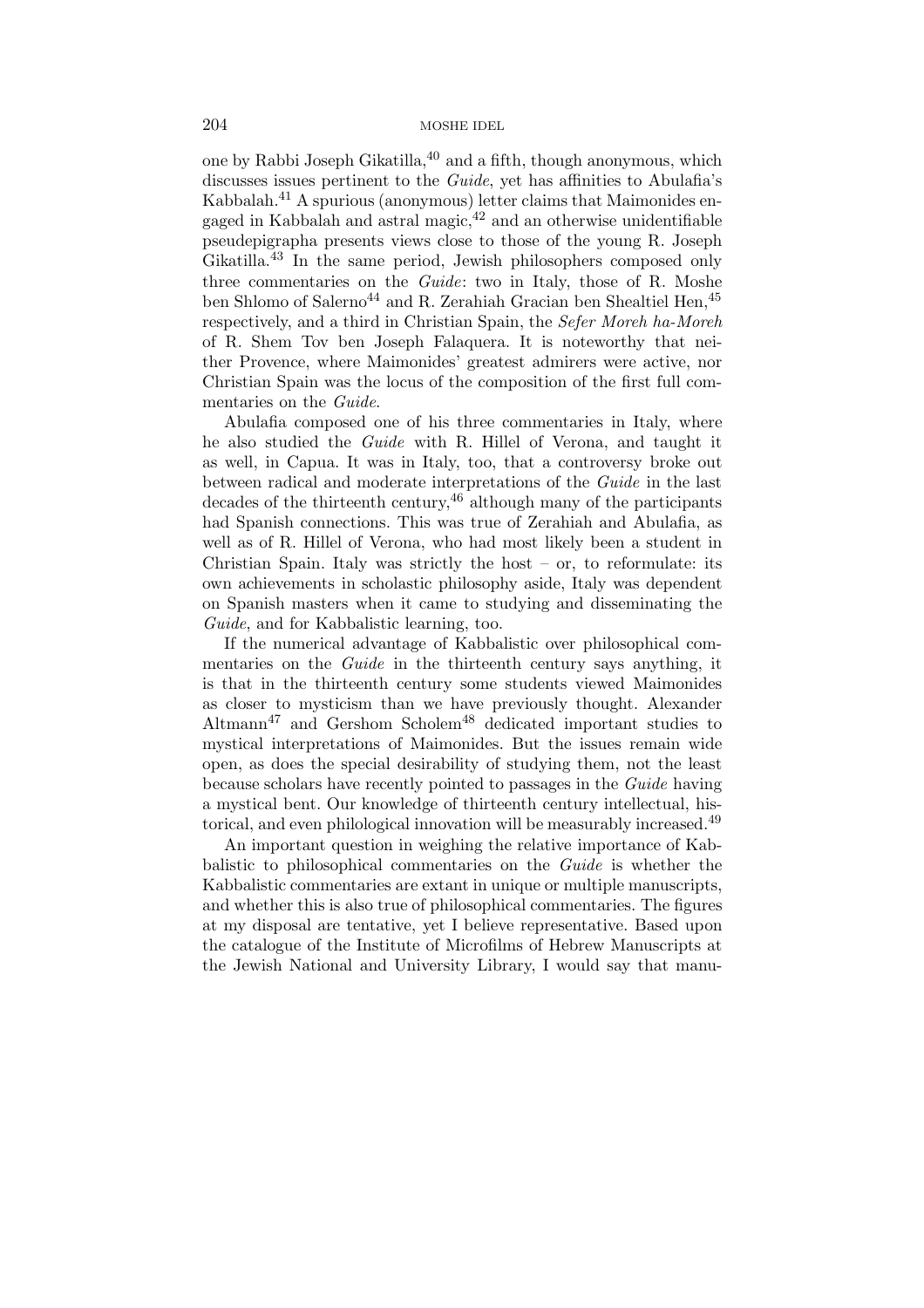scripts containing Kabbalistic commentaries are more numerous than those containing thirteenth century philosophical commentaries. Only two manuscripts preserve Abulafia's first commentary on the Guide, Sefer ha-Ge'ulah, in the original Hebrew, and then in mutilated and fragmentary condition. A Latin translation prepared by Flavius Mithridates preserves this work almost entirely.<sup>50</sup> Abulafia's second commentary, Sefer Hayyei ha-Nefesh, survives in about eleven manuscripts, and his third commentary, Sefer Sitrei Torah, survives in twenty-nine manuscripts, as well as in a Latin translation by Mithridates. By contrast, no manuscript preserves Gikatilla's Hassagot. Philosophical commentaries are extant in fewer manuscripts: that of Moses of Salerno in seven, Zerahiah's in eight, and ibn Falaquera's, twelve, or a total of twenty-seven. One cannot say with certainty that these figures properly represent the overall cultural map. They may be meaningful for only limited regions – here, Italy – but even so, they do suggest the need to reconsider current notions of the *Guide's* reception.

A further caution is that the scribes who copied these manuscripts were working in intellectual environments different from those in which the original works were composed, meaning that estimating the linkage between numbers and original motivation must remain tentative. Nonetheless, it is difficult to let go of the idea that in the thirteenth century there was greater interest in Kabbalistic interpretations than in philosophical ones. This same applies to citations from those manuscripts, although here, in particular, the research is too preliminary to draw conclusions going beyond impressions drawn from reading the manuscripts during the last two decades.<sup>51</sup> We are indeed in the early stages of gauging the Kabbalists' contribution as interpreters of the Guide, and we know little more about how the Kabbalists' own writings spread or about their role in disseminating the *Guide* itself. No one was born a Kabbalist, and, as noted above, some influential thirteenth century Kabbalists had studied philosophy before embarking on the study of Kabbalah. This made them not only Maimonides' students, however at a remove, and his continuators, too, but also those who discussed his ideas, approvingly or otherwise, which only served to increase Maimonides' fame.

## **The** *Guide's* **diffusion**

We may view the *Guide* as a catalyst. It did not channel dissension neatly, with philosophers and Kabbalists taking opposing sides, pro and con; philosophers like Crescas criticized the work. What the Guide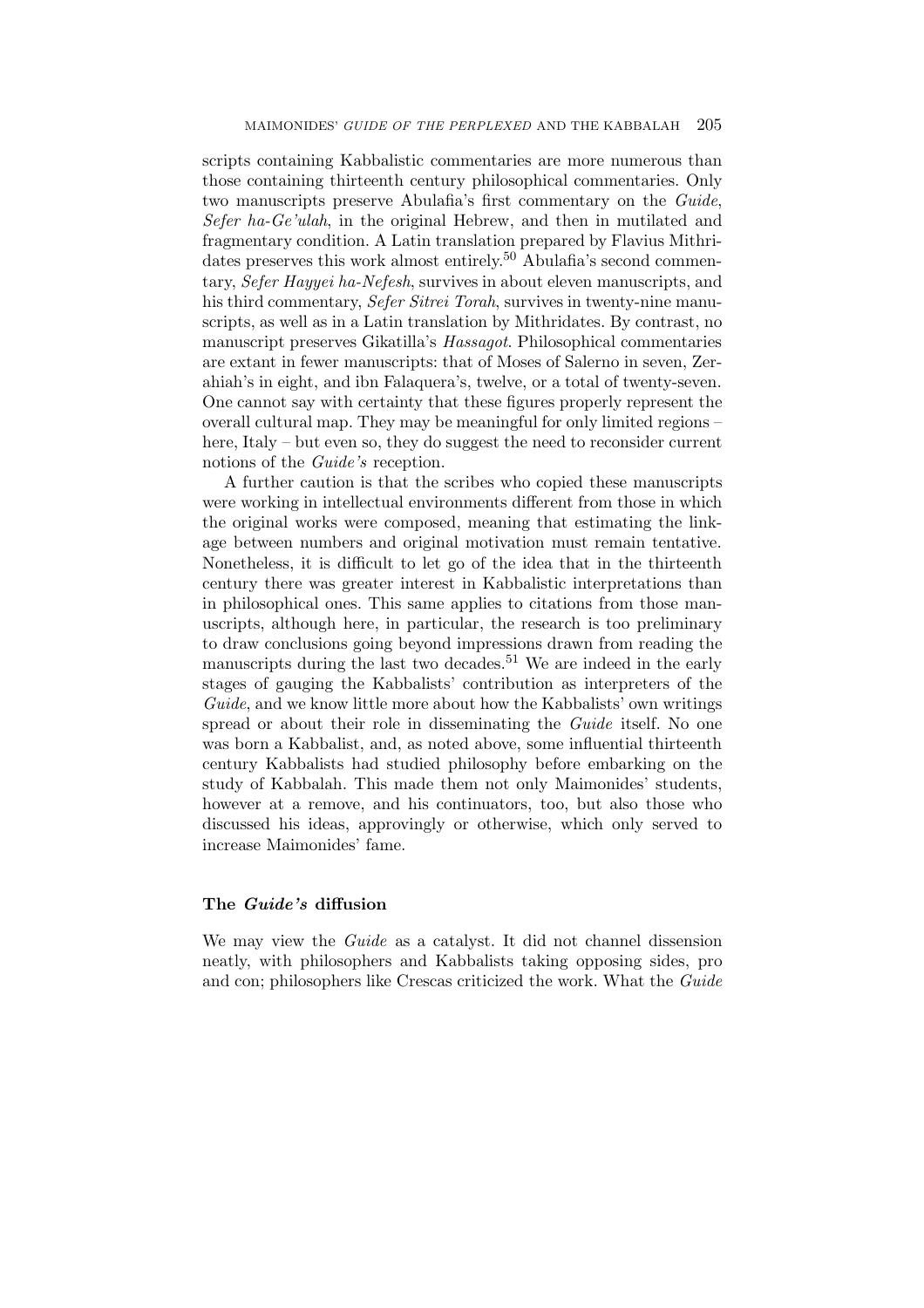achieved was an intellectual awakening that prompted scholars of opposing schools to sort out their ideas. Rabbinic elites did not adopt the ancient tactic of "killing by silence," and there were Kabbalists on both sides of the fence. What is more, exaggerated as this claim may appear, it was a Kabbalist, Abraham Abulafia, who was responsible for the first aggressive distribution of the Guide over a wide area. Study of the Kabbalah thus has much to tell us that is new about the controversies surrounding the Guide's appearance, especially in Europe. One of Abulafia's commentaries on the Guide, for instance, the ' $Otzar$  'Eden Ganuz leaves no doubt that in many places the Guide was not received as eagerly as was the Mishneh Torah:

Afterwards, his intelligence did not leave him ... but God aroused him again and he composed the treatise The Guide of the Perplexed ... and when he did it, he did not do it in our language but, due to a certain circumstance, it was translated by two translators into the Holy language, and many students studied it.<sup>52</sup>

Abulafia went on to say that these same students attributed to the Guide ideas that a close reading will not corroborate. But implicit here is a certain negativity. The students did not follow Maimonides' recommendation to bind together the passages and sections of the Guide dealing with similar topics,  $53$  prompting Abulafia, in turn, to teach the Guide just this way. An autobiographical comment by Abulafia's from 1286, too important not to cite in full, also indicates the Guide's wide-scale diffusion:

... and the spirit of the Lord had aroused me and I took my wife<sup>54</sup> and I intended to come to the Waters of Ravena<sup>55</sup> in order to study there Torah,<sup>56</sup> and while I was in the city of Capua, which is found at a distance of five days from Rome, I chanced upon a noble man, wise and sagacious, a philosopher and an expert physician, R. Hillel, blessed be his memory.<sup>57</sup> I joined him, and I studied with him a little bit the science of philosophy, and it become sweet to me immediately.<sup>58</sup> I made efforts to know it with all my powers, day and night. My mind did not cool down until I studied the Guide of the Perplexed, several times, and I also taught it in many places: In Capua, to four [students], accidentally, but they went on erroneous ways, since they were thoughtless young men, and I left them. And at Thebes [I had] ten [students] and none of them [profited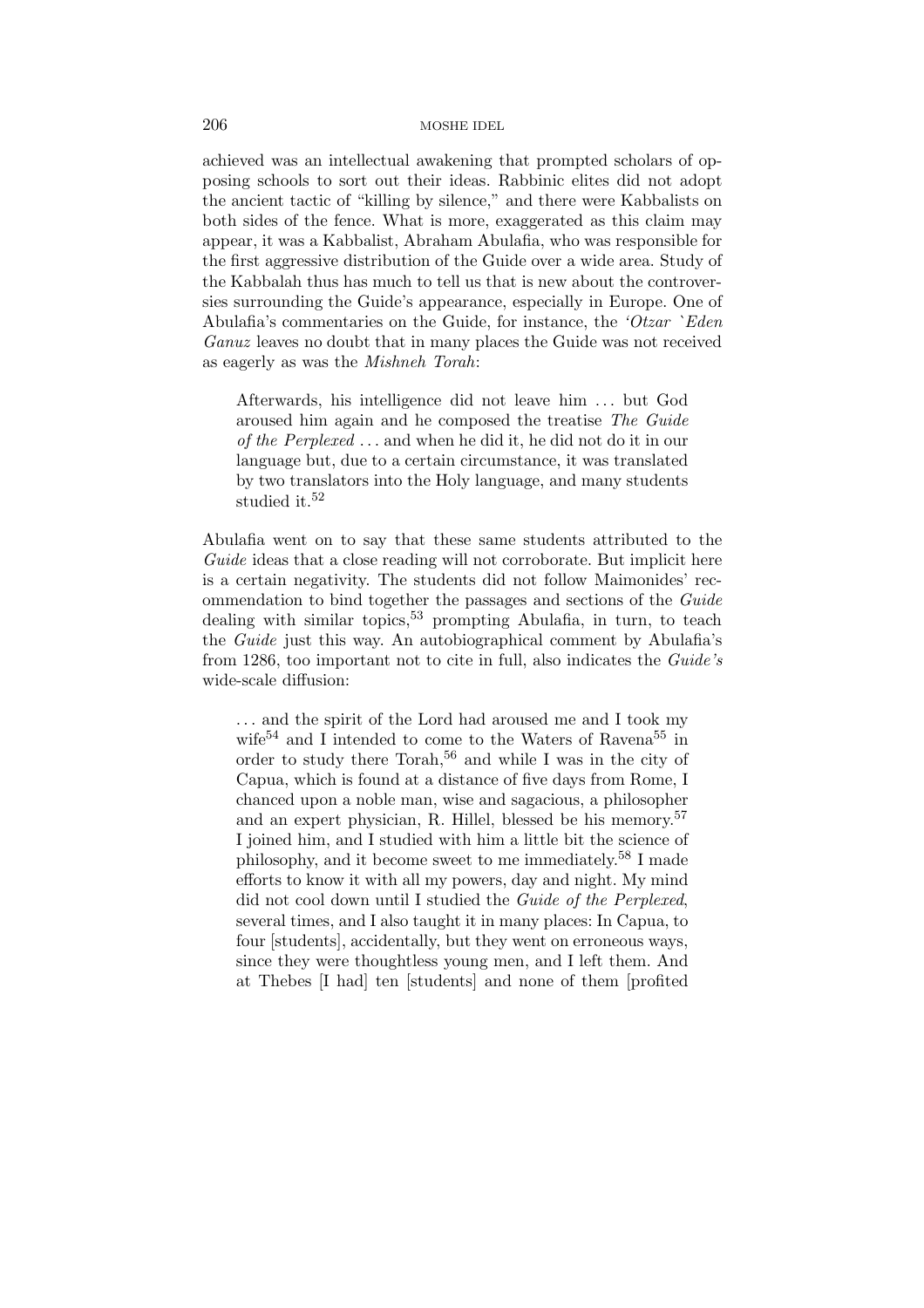from the teaching] but they spoiled the two ways,  $59$  the first and the second. In Eurypo $^{60}$  four [students] and there also there was no one who profited since the thoughts of men are different from each other a *fortiori* regarding the depth<sup>61</sup> of the wisdom and the Sitrei Torah, and I did not see one of them who was worthy to deliver to him even the notes of the truth as it is.<sup>62</sup> In Rome [I taught the *Guide*] to two elders of the city, R. Zedaqiah and R. Yeshayah, my allies, <sup>63</sup> blessed be their memory, and they succeeded in a limited way, but they died, for they were very old. In Barcelona two [students], one of them an old one, R. Kalonymos, blessed be his memory, a venerable man, and one young man, learned and intelligent and very respected, from the aristocracy of the city, whose name was R. Jehudah, named Salmon;<sup>64</sup> he succeeded in a very excellent way. At Burgos two [students], a master and [his] student. The name of the master [was] R. Moses Chinfa, <sup>65</sup> a great man and an honorable scholar.<sup>66</sup> And the name of the student is R. Shem Tov,  $67$  also a kind and good young man, but his youth prevented him from learning. So he did not study it [the *Guide*], except for a few external traditions, neither he nor his master. In Medinat Shalom<sup>68</sup> two [students], one of them, R. Samuel the Prophet who received from me a few traditions, and the second, R. Joseph Gikatilla<sup>69</sup> ... But in this city where I am today [1286], whose name is  $\text{Similar}^{70}$ namely Messina, I found six persons, and I brought with me a seventh one, and they have studied it with me [again, the Guide] for a very short time. Everyone received whatever he received from me, more or less, and they all left me,<sup>71</sup> with the exception of one, who is the first who was the first cause impelling each of them to study what he I taught. His name is R. Sa'adiah<sup>72</sup> the son of Yitzhaq Sigilmasi, blessed be his memory.<sup>73</sup>

What precisely was Abulafia teaching? Ben Zion Dinur long ago suggested that Abulafia was spreading Kabbalah.<sup>74</sup> Scholem's final description of Abulafia's activity during his wanderings is ambiguous; Scholem does not refer to Abulafia's teaching the Guide at all.<sup>75</sup> But should we read the passage, which is unique in the entire literature concerning the spread of the Guide, in the context of not only teaching the Guide, but on a second level, too, as its opening lines urge us to do, the claims of the students make sense. As I see it, Abulafia taught the Guide for at least seven years, and it was during this time that he composed his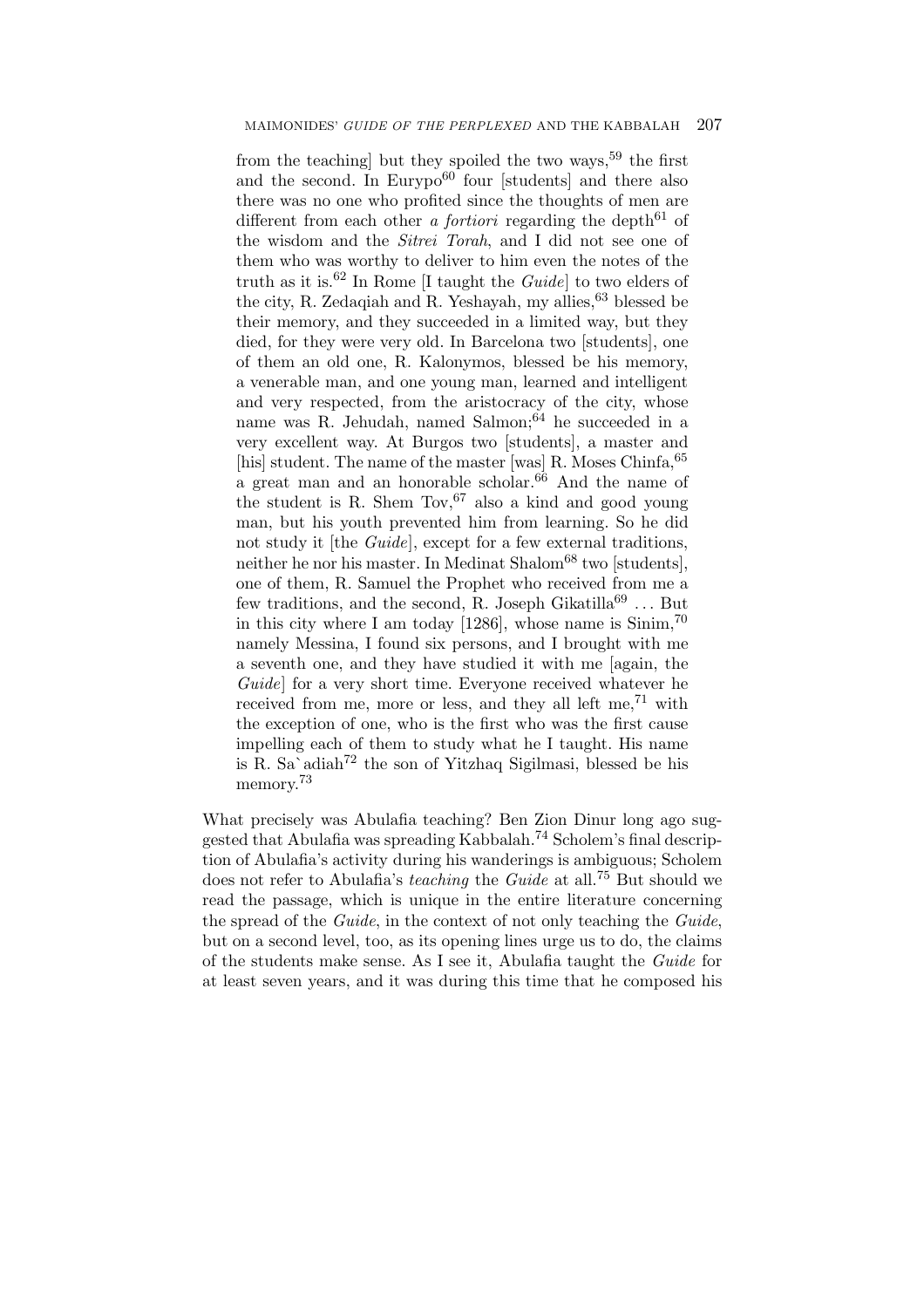three commentaries. The breadth of his didactic peregrinations as he propagated knowledge of the Guide was astounding, encompassing Catalonia, Castile, Greece, the Italian peninsula, and Sicily. No philosopher teaching the Guide could match this record. In addition, Abulafia alone taught the Guide following two methods. At first, he taught its simple meaning, reading it chapter by chapter, line by line. But then he began to introduce advanced students to mystical and esoteric interpretations of topics as he found them in the Guide.<sup>76</sup>

Abulafia also lists more city-names than he does students, which he does disregarding the chronological order of his travels, which at times seem to be presented in reverse order. He begins the list with Capua, where he stayed in 1264 and later on in early 1280, yet only further down does he mention the Greek cities he visited a year earlier. His stays in Catalonia and Castile came long before his second stay in Italy and Greece. But, then, Abulafia's intention was not, or so it seems, to write an orderly travelogue; it was to talk about students and his teaching methods. This likely explains why he names only those students who successfully absorbed his teaching, or some part of it (we shall return to its content below). He reports failures without names. The successes appear in the second half of the list, the failures in the first. The list also ends with the name of R. Joseph Gikatilla, who is introduced as an accomplished disciple. Consequently, the list does is gradated according to a scale of increasing success.

It is also clear that the principal successes were in Christian Spain, the failures in Greece and to a lesser extent Italy. Some of the Spanish students are described as very successful, others less, but none a failure. The progressive weakening corresponds to the levels and intensity of Jewish intellectual activity moving from West to East, the western centers being the strongest and most receptive, the eastern ones, especially in Byzantine zones, the weakest.<sup>77</sup> The higher number of students in the East, fourteen, as compared to six in both Italian and Spanish regions, possibly points to repeated failing attempts. No less, if not more, probable is that the greater numbers who approached Abulafia in the East may have been a function of his attractiveness to the smaller Eastern communities, where opportunities to study with scholars of renown were few, whatever these scholars' intellectual interests. As one moved westward to Italy and, of course, Spain, intellectual possibilities grew apace. Though the number of students Abulafia attracted in the West was lower, they seem to have been specially talented or simply inclined to his brand of learning and teaching style.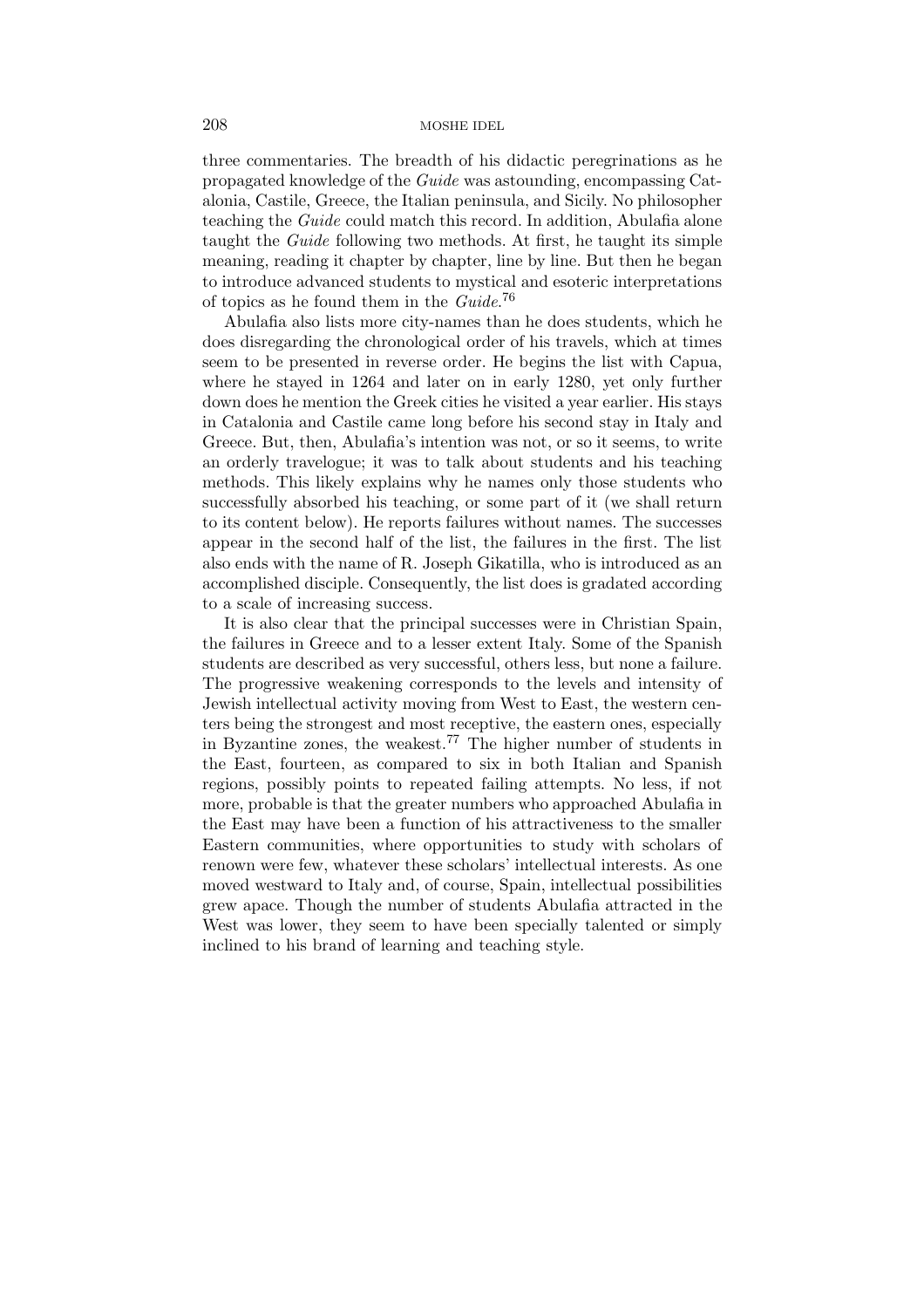There was also the matter of intellectual climate. In Christian Spain, interest in Kabbalah was growing precisely when Abulafia was wandering through the region, the late seventies of the thirteenth century. In Italy and Byzantium, the kind of mysticism then current in Spain was as yet, one imagines, unknown. Abulafia himself was relatively unconcerned with the theosophical Kabbalah of his Spanish contemporaries, although he was instrumental in spreading some of its literary products in Italy about 1280.<sup>78</sup> Yet Abulafia's own brand of mysticism, which combines Maimonidean metaphysics and psychology with the Ashkenazi mystical practice of combinations of letters, strikes one as out of stride for areas where Maimonidean theology had penetrated less successfully than it had in Spain. Moreover, where Maimonidean writings had penetrated Italy, they had done so in their philosophical guise; admittedly, the writings of R. Menahem ben Benjamin Recanati were soon to presage a mystical turn.<sup>79</sup> In Spain, during the second half of the thirteenth century, some of the younger Jewish intelligentsia were searching out spiritual alternatives.

To my knowledge, the cited passage from 'Otzar `Eden Ganuz has no parallel among extant itineraries of itinerant Jewish teachers. Abulafia traversed unusually large distances, and he did so during at least sixteen years. No less unprecedented (both before, and, for that matter, afterward) was Abulafia's concentration on the Guide, not to mention that he was the first to propagate a specifically Kabbalistic interpretation. His teaching, as said, encompassed both the traditional line by line approach, seeking out the plain sense of the text. But it extended, too, to a mystical probing of "the depths of wisdom" and the Sitrei Torah. Since some of the students were taught the second way of reading the Guide, we may see in the propagation of the esoteric reading of the Guide the first attempt to disseminate Kabbalah beyond Spain, the stronghold of this lore in the second half of the 13th century. Abulafia's was, in fact, the first form of specifically medieval mysticism taught in Italy, Sicily, and Greece. His journeys to these lands and his teaching of his own brand of ecstatic Kabbalah there via an esoteric interpretation of the Guide mark the initial spread of the Kabbalah beyond its Iberian birthplace.

The passage from the '*Otzar* '*Eden Ganuz* that we have been examining bears witness to all this. Its implications also transcend the importance of Abulafia's pioneering role. As the first exponent of Kabbalah in areas where the classical forms of Spanish Kabbalah, whether Catalan or Castilian, were unknown, Abulafia ensured the later influence of ecstatic Kabbalah in both Italy and Byzantine territories. From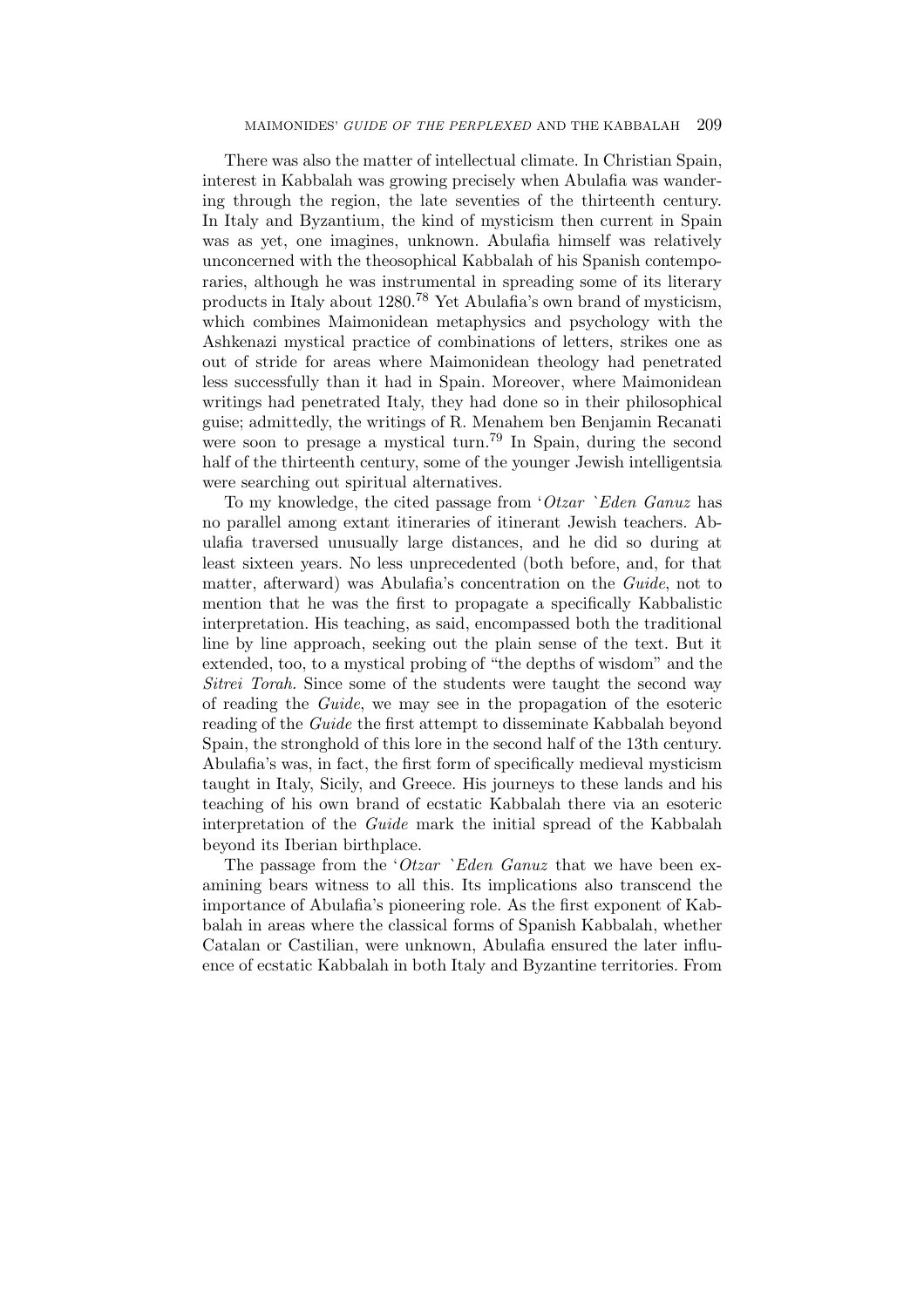his descriptions, it is clear, too, that many of Abulafia's students were young and that they were personally attracted to the wandering mystic, indeed, seemingly at first sight, with tension arising only later on. We should also note that as (probably) the first known text to describe teaching mystical traditions to the young, this selection from the from 'Otzar `Eden Ganuz reminds us that in the Kabbalah's initial stages, age was not yet the impediment preventing the teaching of advanced esoteric traditions that it would become toward the thirteenth century's end – although Abulafia did think that some of his students were too young fully to appreciate what he taught. Others, he deemed unworthy of the Guide's profounder understanding, specifically, his students in Peloponese. The resistance Abulafia encountered on occasion may be attributable not to the student's age, but, as with the already well-known R. Moses of Burgos, to membership in the "first elite."

Abulafia mentions no outside opposition to his teachings; students and master alone determined their content. However, this is not certain. At Capua, the Jewish community may have come between Abulafia and his students, eventually alienating them. Nonetheless, though the fruits of his efforts were meager, when all is said and done, Abulafia did not resort to verbal acidity. Rather, he seems to have reacted to the generally cold reception accorded his mystical doctrines with a measure of stoicism, which also suited his perception of the "human condition." He may have also sensed failure in propagating his idiosyncratic esotericism, which he attempted to do by teaching what he called the "supernal Kabbalah."<sup>80</sup> Yet even he thought teaching on this level should be reserved for those who had already completed a more traditional course of the *Guide*'s study. Success or failure aside, however, there is no denying that judging by the reach of even his exoteric teaching, Abulafia contributed substantially, perhaps more than anyone else, to the Guide's broad distribution.

## **A literary genre**

Abulafia, it turns out, was critical of most of his students; R. Joseph ben Abraham Gikatilla was a rare, although not the sole, exception. In turn, Gikatilla is the only student who mentions Abulafia by name. In one of his earlier Kabbalistic writings, Sod ha-Niqqud, he mentions "Rabbi Abraham, the teacher of the intellectual things," or according to another version, "Rabbi Abraham, the eye of the intellectual light."<sup>81</sup> The first phrase in Hebrew is Moreh ha-sikhliyyut, which may point to Abulafia's teaching the Guide, whose Hebrew title is Moreh ha-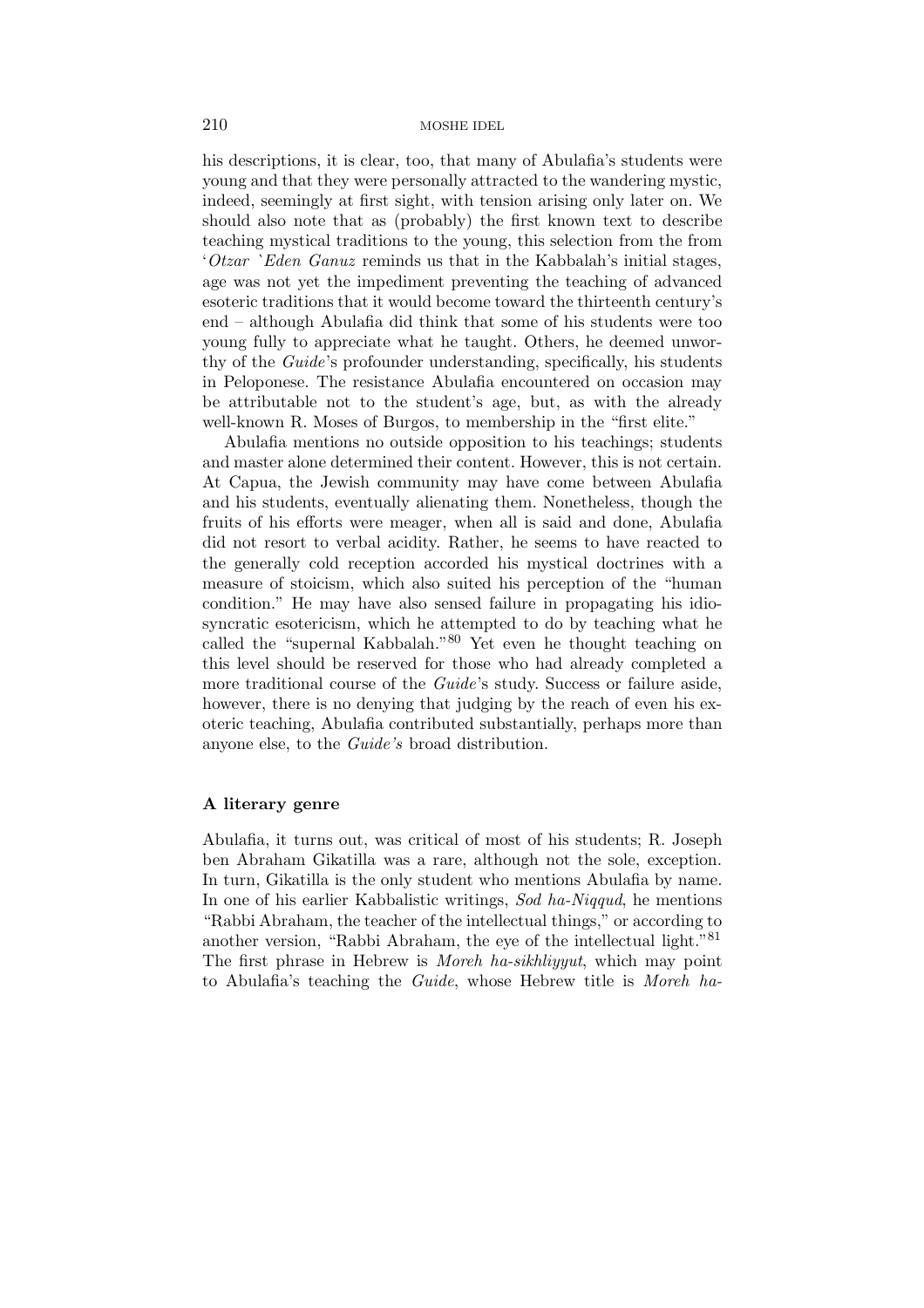Nevokhim. Abulafia finished his first commentary to the Guide, the Sefer ha-Ge'ulah in 1273;<sup>82</sup> Gikatilla apparently wrote Sod ha-Niqqud before 1274.<sup>83</sup> Returning to Abulafia, he described Gikatilla, as follows:

... R. Joseph Gikatilla, may God, the keeper of the degrees, keep him, $84$  and he doubtless succeeded in a wondrous way concerning what he has studied under my guidance, and he added much from his strength and knowledge and God was with him  $85$ 

As Abulafia pointed out, his former student became a prolific Kabbalist, although eventually he shifted to a linguistically oriented Kabbalah unlike that of Abulafia. In the interim, Gikatilla composed a commentary on the Guide.<sup>86</sup> Was it the composition of this treatise, or at least his acceptance of the Guide's importance, that elicited Abulafia's sympathetic attitude? It is also possible that Abulafia never knew of Gikatilla's commentary, the intermittent contacts between the two scholars possibly accounting for affinities between their commentaries: both, for example, used the gematria: temunah=partzuf 'Adam.<sup>87</sup> Still details like this one count for little. Nahmanides, too, notes this gematria, but he learned it from the work of R. Eleazar of Worms.<sup>88</sup> More significant are literary similarities. Neither Abulafia nor Gikatilla comment on the Guide following Maimonides' order. Rather, in distinction to normally point by point philosophical interpretations, both worked thematically – albeit Gikatilla is less concerned than Abulafia with disclosing the secrets purportedly scattered throughout the Guide, which Abulafia did systematically. It should be added that in his *Hassagot*, as his commentary is known, Gikatilla is far more critical toward the Guide (although he is not wholly dismissive of it) than Abulafia.

Gikatilla knew the Guide intimately, and his critical acumen was great, enabling him to speak sharply of Jehudah Al-Harizi's translation of the *Guide* into Hebrew. He points to at least four errors,  $89$  and, in a fifth reference, he claims Al-Harizi did not understand Maimonides.<sup>90</sup> Such a criticism, it should be noted, points to the circulation of the Guide's Arabic original among Spanish Kabbalists. By contrast, Abulafia never mentioned mistakes in the Hebrew translation of the Guide – he generally relied on ibn Tibbon's translation – although, as just noted, Abulafia, as a rule, was less critical in matters concerning the Guide than was Gikatilla. Abulafia also seems to have had no qualms in adopting interpretative techniques Maimonides himself recommended. Here, at least, it was not cardinal for Abulafia that the Guide, as he saw it, did not contain the ultimate revelation of the Torah's secrets, or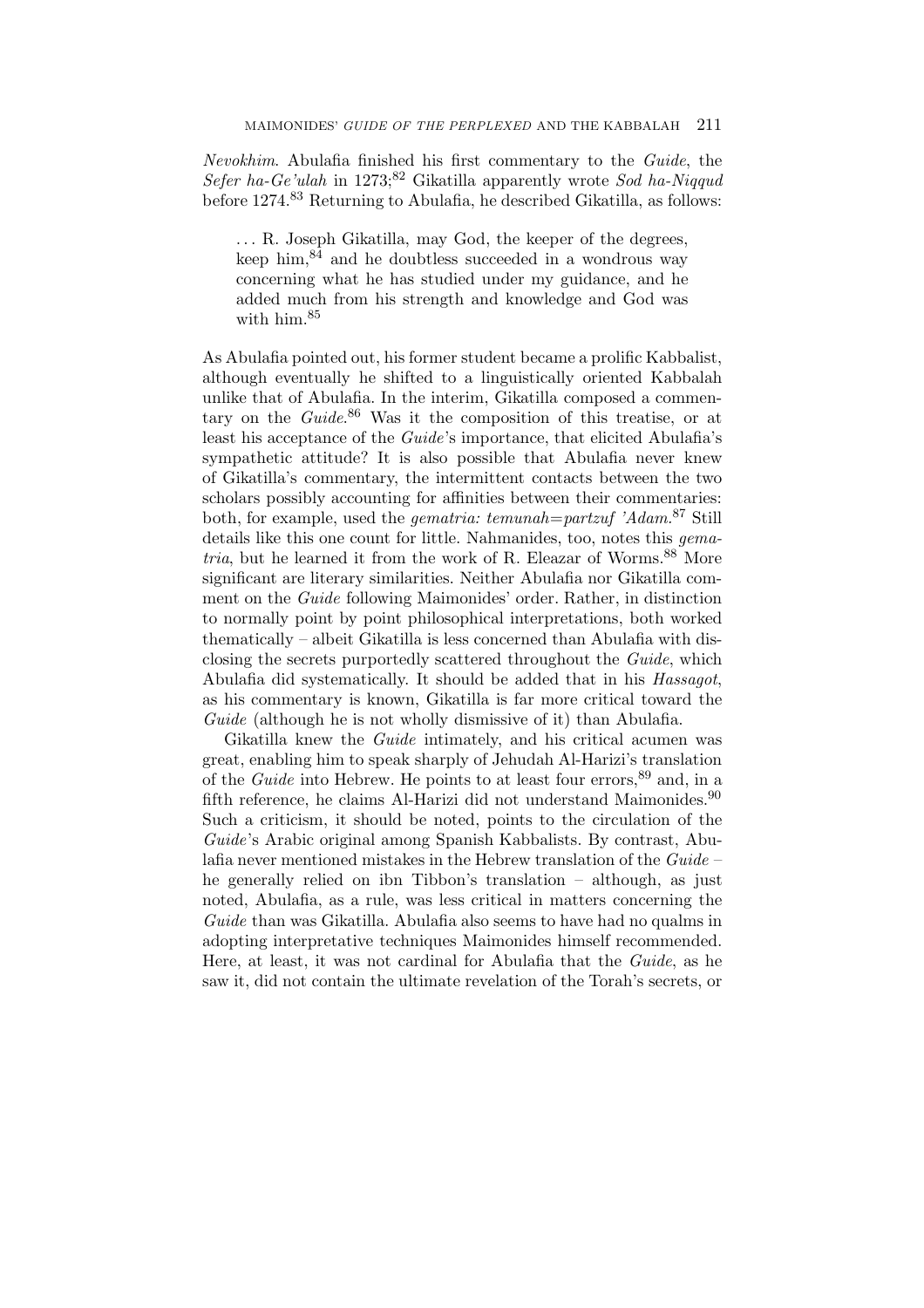that, in his estimation, its esoteric doctrine was of lesser value than his own (Kabbalistic one). In the Sefer Hayyei ha-Nefesh, Abulafia claims the misunderstandings of the *Guide* might be avoided, should students:

... inquire in this book in a worthy fashion, as he [Maimonides] commanded us to do in his "Instruction," namely, to connect its chapters to each other and interpret each and every word found in its discussion. Even when those words were unrelated to the intention of a chapter, they [its students] would wholly understand his [Maimonides] intention.<sup>91</sup>

This suggestion paraphrases Maimonides' recommendations at the start of the  $Guide.^{92}$  But Abulafia really meant to explain why many readers failed to understand the *Guide*; his intention was also to justify his special form of inquiry. The words of a second (anonymous) Kabbalist seem to be moving in this same direction. Like Abulafia, this writer, too, adopted a topical, rather than chapter by chapter, arrangement to parse the Guide:

I had already told you in  $Malmad^{93}$  that it is not my intention to copy what is self-evident from the book without any innovation, and this is the reason I shall include many chapters [from the Guide] in one gate, and sometimes I shall include the matter of one chapter in many gates.<sup>94</sup>

But it was Abulafia who led the way. Subtly, he was staking his claim to interpretative monopoly: only he and his followers understood the *Guide* correctly. He was posing not only as the *Guide*'s (principal) disseminator, but also as the sole interpreter with a grasp of Maimonides so profound that he was equipped to write incisive commentaries.

# **The** *Guide* **as the basis of an esoteric tradition**

Yet the Guide, in fact, is an esoteric book; Maimonides presumably never revealed a code enabling readers to elucidate the secrets to which the Guide constantly alludes. Nevertheless, as late as the end of the thirteenth century, Joseph Caspi claimed he had heard there was an oral tradition that contained these secrets, and that he had personally traveled to the East to put his hands on it, but to no avail.<sup>95</sup> The source of Caspi's information is unknown. However, in two of his commentaries on the Guide, Abulafia claims that he was privy to these traditions. In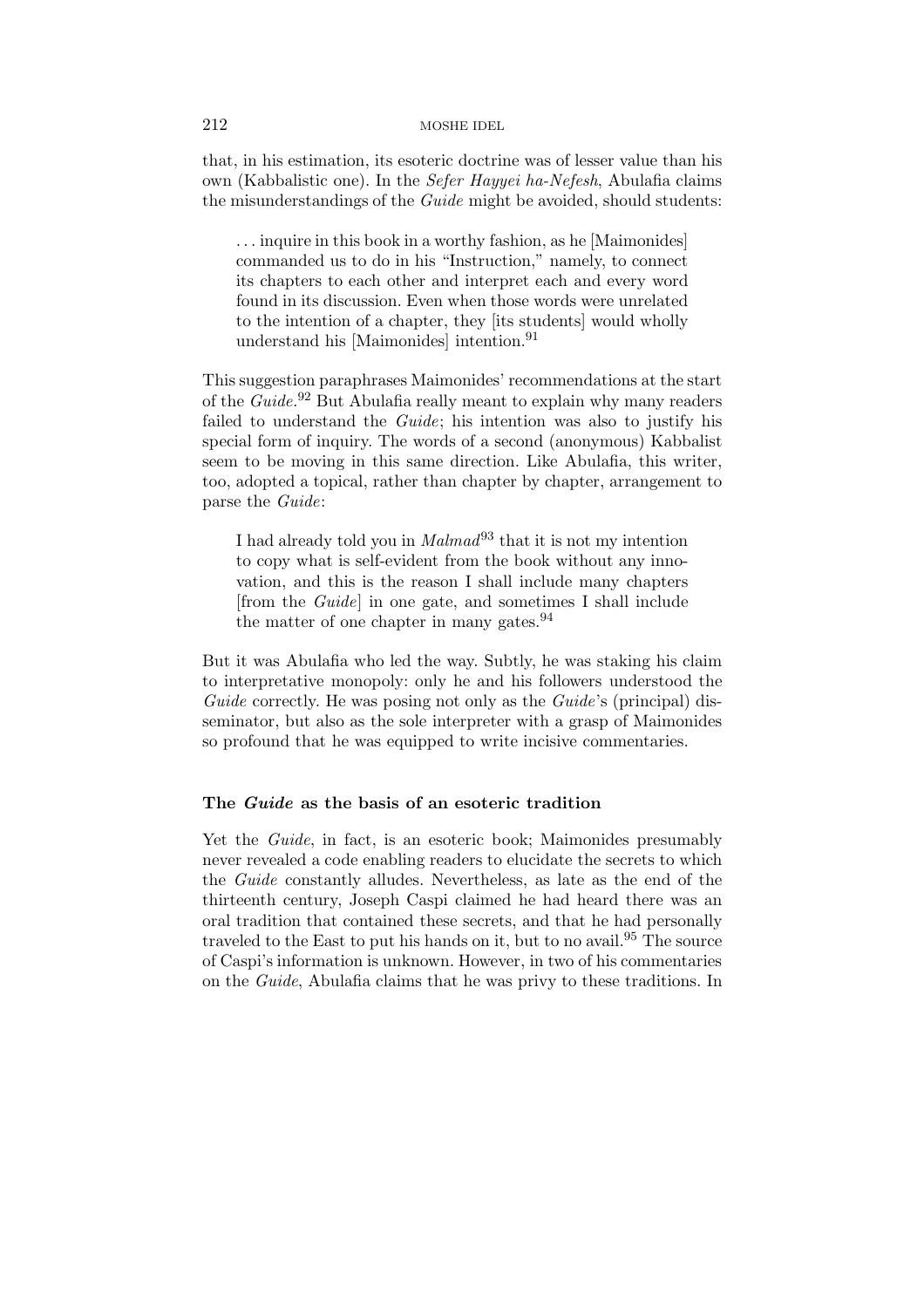the Sefer Hayyei ha-Nefesh, Abulafia wrote that the Guide might confuse those who misunderstood its author; however, this applied neither to him nor to:

"... those who received from the truth of the words of the divine books.<sup>96</sup> For he, and they, had saved their souls, and it suffices to both him, and them, that their intention is the same. And for me, the modest student, who received from his book [the *Guide*] according to my accomplished masters,  $97$ blessed be their memory.<sup>98</sup>

The term translated as "those who received," ha-mequbbalim, Abulafia used principally to denote Kabbalists. Yet sometimes by "reception" he meant a mode of acquiring knowledge distinguished from independent study or from learning acquired through exercising the intellect.<sup>99</sup> This meaning he clarifies in another passage from the *Sefer ha-Hesheq*, one of the major handbooks dealing with the path to prophecy, in which he classifies oral Kabbalistic traditions as the lowest form of Kabbalah:

In order to understand my intention regarding [the meaning of] qolot [voices] I shall hand down to you the known qabbalot, some of them having been received from mouth to mouth from the sages of [our] generation, and others that I have received from the books named Sifrei gabbalah, composed by the ancient sages, the Kabbalists, blessed be their memory, concerning the wondrous topics; $100$  and other [traditions] bestowed on me by God, blessed be He, which came to me from  $ThY$  [the Hebrew letters *tof, yod*] in the form of the "Daughter" of the Voice,"<sup>101</sup> these being the higher  $qabbalot$ <sup>102,103</sup>

This is one of the few instances where Abulafia explicitly mentions his "receipt" of oral traditions without mentioning the *Guide*; he had already attributed a relatively low status to orally transmitted lore in an earlier work, where he defines the term mevin as denoting a higher status than that of the hakham who studies books: "If he receives it from the Kabbalah, that is to say from one who has himself obtained it from contemplating the Divine Names or from another Kabbalist, than he is called mevin."<sup>104</sup>

If we accept this reading of mequbbalim, then Abulafia claims that he received a tradition, which may not be Kabbalistic, but which nevertheless deals with the secrets of the Guide. Since one receives the secrets from another person, this form of cognition is lower than the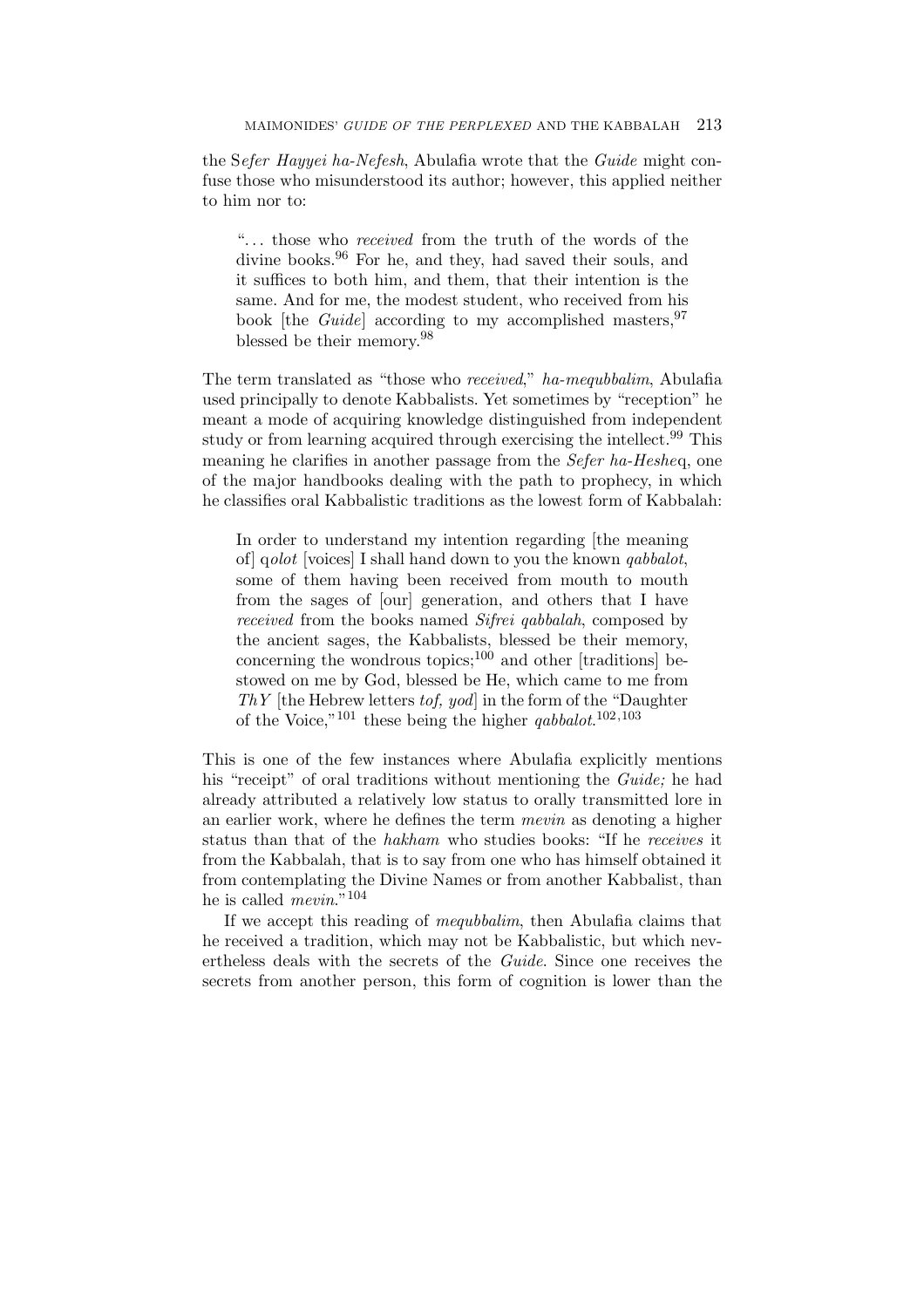receipt of secrets from above, by means of a personal experience. And in a later commentary, Abulafia mentions "transmitters," moserim, of these traditions.<sup>105</sup> Even more explicitly, he asserted that he committed to writing: "all the secrets found in this book [namely the Guide], just as we have received them from the mouth of the sages of the generation, our masters, may God keep them alive."<sup>106</sup>

There is no doubt that Abulafia envisaged his special esotericism as different from that of Maimonides. Testifying to this is his first commentary on the Guide: "the path of the Guide, and [another one] according to my own path, that is the path of Kabbalah ... the paths of Kabbalah which are the secrets of Sefer Yetzirah."<sup>107</sup> This classification imposes a higher form of esotericism, the Kabbalistic one, on Maimonides' path, and by definition, Maimonides' path of secrets, and their receipt, is inferior to Abulafia's Kabbalah.<sup>108</sup> Nevertheless, at least in one case, Abulafia established a deep affinity between the secrets of the Guide and his type of Kabbalistic discussions. In the introduction to Sitrei Torah, his most important commentary on the Guide, Abulafia confesses that,

There is a tradition in our hands [qabbalah be-yadeinu] concerning the number of all the chapters in each and every part of the three parts of the book ... and their secret [numerical value of] "three degrees" [shalosh ma`a lot], whose secret is like of three meals [shalosh se`udot], whose sign is the names 26, 65, 86, and the entire number of the chapters of the first part is  $75,^{109}$  and that of the second part  $48,^{110}$  and of the third part  $54$ ,<sup>111</sup> and the combination of their letters is "the knowledge [mad`a] of Hen." And the sum of the three is 177, and their secret is 'three degrees' which are like the secret of "three meals," whose sign is three names 26, 65, 86, and their numerical value is  $Gan \text{ } \text{ } \text{ } \text{ } End \text{ } n^{112}$ 

Abulafia's manipulation of the Hebrew notations of the numbers of the chapters in the three parts of the Guide: `H, MH, ND, become Mada` ha-Hen, which may be translated as the "science" or "knowledge" of "grace," the latter term assumedly an acronym for Hokhmat Ha-Nistar, the science of secrets. Already previously to Abulafia, Nahmanides had used the phrase Yod`ei Hen to specify experts in esotericism.<sup>113</sup> Abulafia thus introduced a name for the Guide that a number of Kabbalists would employ regularly to refer to the Kabbalah itself. Abulafia also capitalizes on a form of discussion found in the Commentary on Sefer Yetzirah composed by his own teacher Rabbi Barukh Togarmi, as well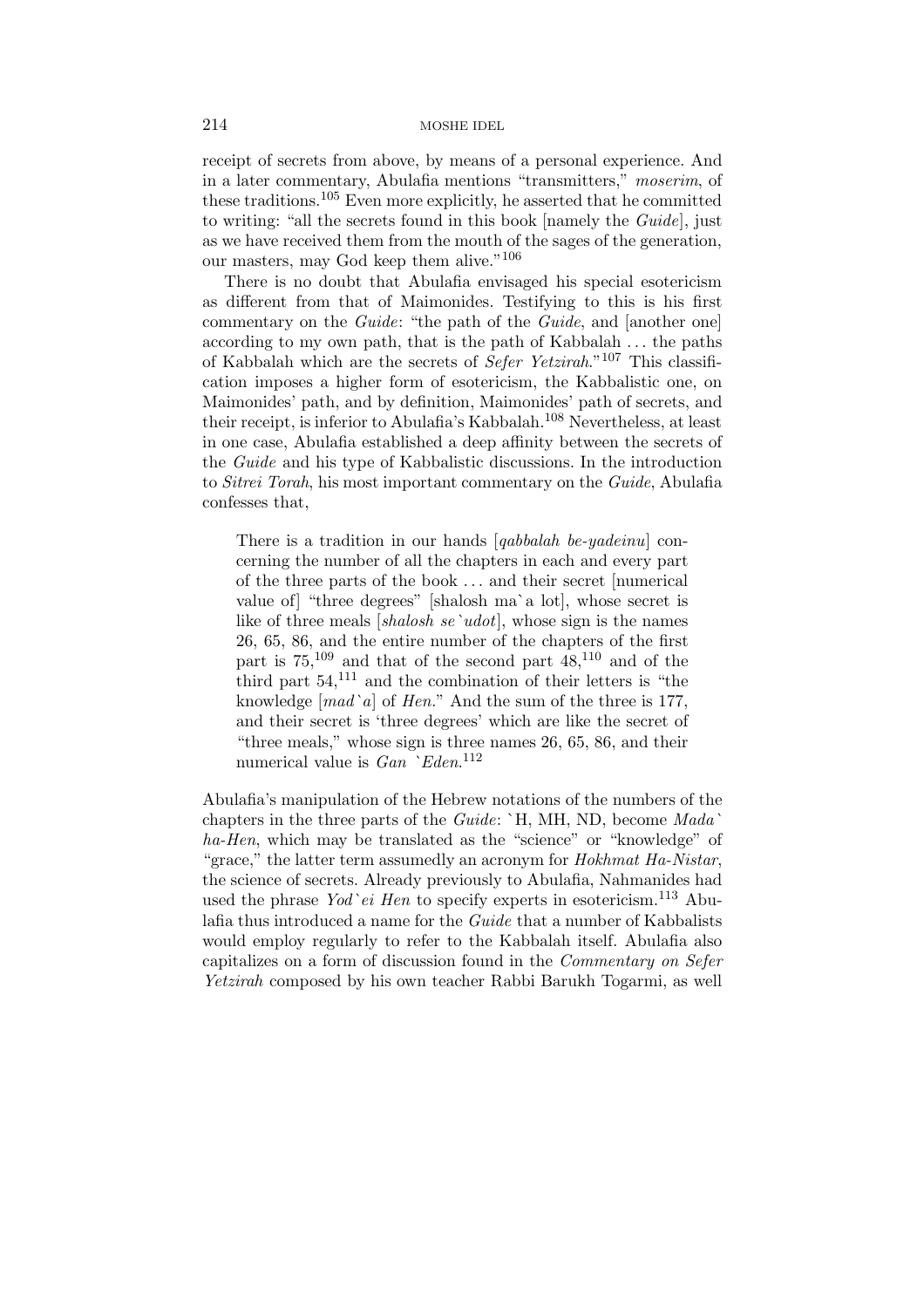as in Gikatilla's Ginnat 'Egoz. In Togarmi's formulation: "The incantation of the language is the secret of  $Gan$  'Eden, known from the three meals  $-26$ , 65, and 86 – incumbent upon the individual to eat on Sabbath, [during] day and night."<sup>114</sup>

This compact passage, like Abulafia's, is based upon a gematria, namely, on the affinities between the numerical values of the different phrases constituting this citation. The basic figure is 177, which is the gematria of Gan `Eden, as well as the three divine names, the Tetragrammaton (26), 'Adonai (65), and 'Elohim (86). This is also the case of the phrase "Day and night" –  $Yomam$  va-laylah. Moreover, according to one particular way of calculating the phrase, "three meals," the shalosh se`udot, amounts to 1176, which was understood as  $176+1=177$ , while the phrase hashba' at ha-lashon is 1178, which was to be understood as:  $1178 = 178 - 1 = 117$ . In the spirit of Togarmi's thought, and presumably that of Abulafia, too, Gikatilla wrote: "The three names, whose secrets are 26, 86 and 65, are the secret of the stages of the intellectual degrees, and are called by the general name of Garden of Eden. By means of understanding them, one enters the Garden of Eden while alive."  $\rm ^{115}$ 

Though concerned with the intellectual accomplishments that are the three degrees Abulafia to which refers on various occasions, Gikatilla, like Togarmi, does not mention the Guide or the number of its chapters. All the authors mention the Kabbalistic calculation of the three divine names, the meals, and *Gan 'Eden*, but the notion that the Guide and its chapters have something to do with the *gematriot* of 177 appears nowhere. Thus, insofar as  $Gan$  'Eden = 177 = shalosh se'udot is concerned, Abulafia's claim that he received a tradition is confirmed. This, however, has nothing to do with the Guide, meaning that if Abulafia did "receive" a tradition, it reached him from outside Togarmi's circle, or at least part of it did. Abulafia, less interested in magic than Togarmi and Gikatilla, ignored the former gematria of the "incantation of language."

But what is the significance of describing the chapters of the Guide as pointing to Gan `Eden and as the knowledge of the secrets, Mada` ha-Hen? According to Gikatilla's interpretation of the three names, they are a clue for entering Paradise while alive. Abulafia often described the prophetic experience, the ultimate goal of his Kabbalistic system, as reaching an eschatological state: $116$ 

I am [he wrote] the angel of the God of Hosts, so and so, and it is the secret of Gan `Eden that accounts for three names, YHWH, 'Adonai 'Elohim, whose vowels are the prince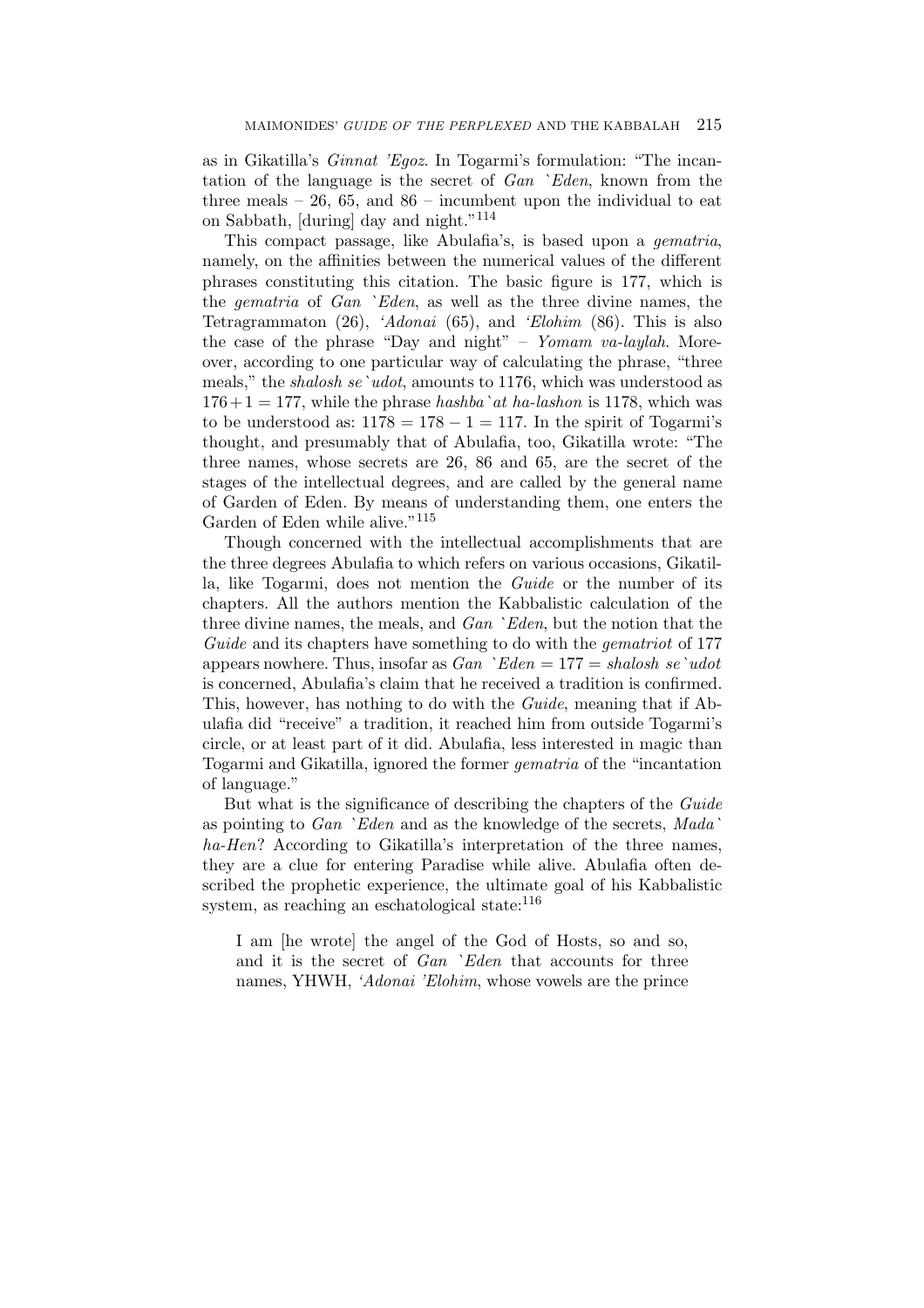of Gan `Eden. And he will tell him: "I am the tree of life, the Garden in Eden from the East." And he will understand that God has sent to him His angel in order to help him by instruction, and to accustom him in the strong love of the Creator by announcing to him the truth of the essence of the tree of life that is within the Garden, and he is the "prince of  $Gan$   $Eden$ ."<sup>117</sup>

Like the three divine names amounting to the number 177, the 177 chapters of Maimonides' Guide, too, constitute a way to enter Paradise, which means a way to acquire mystical revelation. When interpreted Kabbalistically, therefore, the Guide becomes a medium of mystical technique.

Yet does the equation of the numbers of the chapters of the Guide to the gematria of Gan `Eden and to the three divine names imply that for Abulafia, the *Guide* is essentially a treatise dealing with God? If so, following Nahmanides, Abulafia may have taken the idea that it is possible to read the entire Bible as a continuum of divine names<sup>118</sup> and applied it to the Guide. However, although Abulafia often employs this technique in his commentary on the Pentateuch, $^{119}$  I have never seen it in his commentaries on the Guide. But the above passage does, in fact, relate to the *Guide*. The "angel of the *Gan `Eden*" an expression already found in ancient Jewish mystical literature, stands, I believe, for the Active Intellect, which plays a key role in Maimonides' and Abulafia's theories of prophecy. The angels, like other images such as the "tree of life" in the passage above, constitute the visual representation created by the imaginative capacity (of the mind) on the basis of the intellectual content derived from the Active Intellect.

In other words, if the above interpretation of the passage is correct, we may assume that through cognizing the three divine names, the mystic is able to attain the *summum bonum* of the *Guide*, a revelation stemming from the Active Intellect.

## **Secondary elites**

One of the conclusions suggested by the above discussion (it may easily be widened) is that interaction between the "two elites" was not hindered by the polarity of philosophy and kabbalah, nor by the antagonism one might imagine this polarity would create. It must be noted that a philosopher might become a Kabbalist, but not vice versa. Besides, differences in modes of intellectual conceptualization, which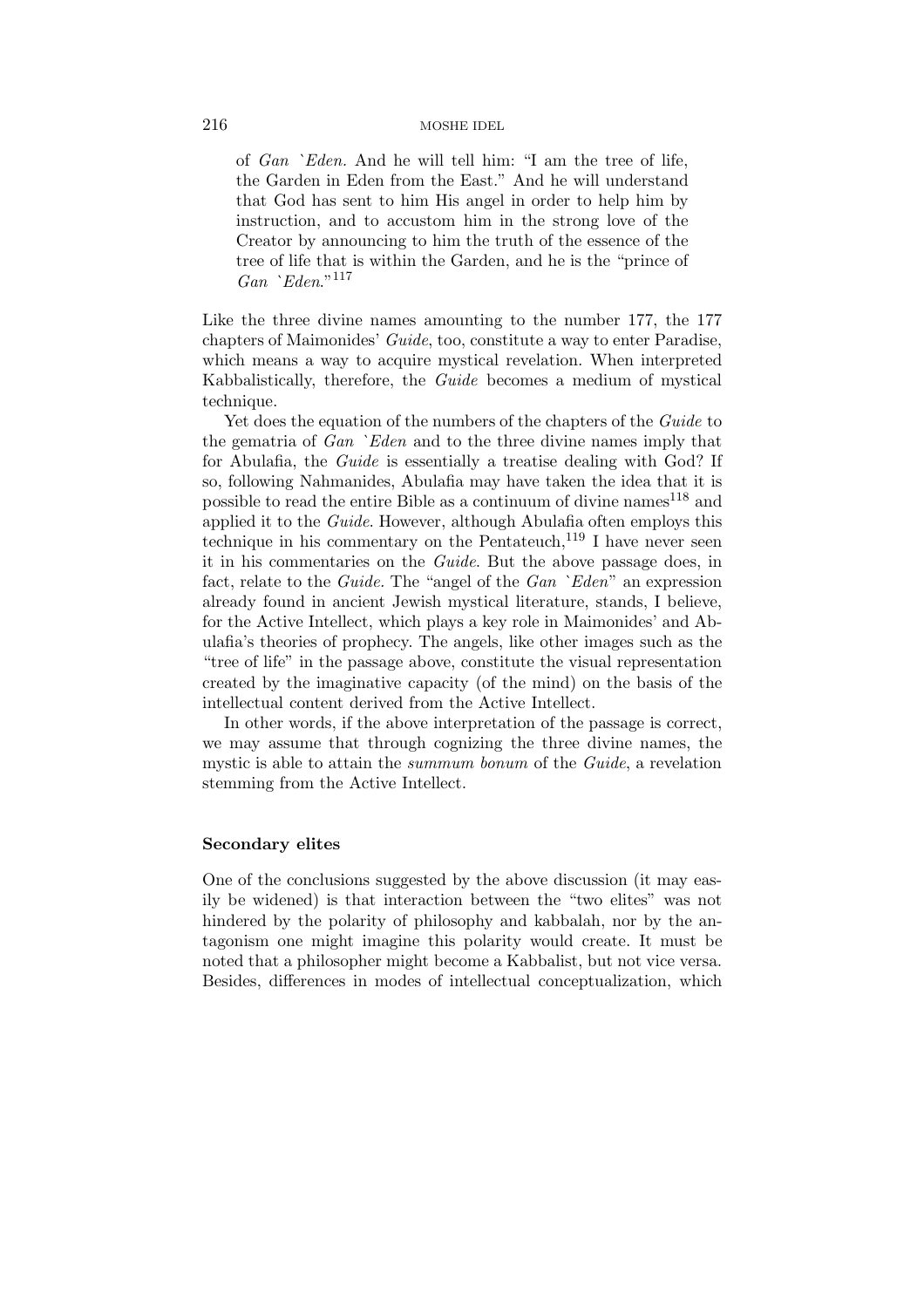might be extreme and must not be ignored, were surely amplified by the sociology of knowledge in the Middle Ages. From the few cases from which it is possible to learn how Abulafia conceived of his audience, it becomes clear that he labeled as excellent students who accepted his views. Those who rejected them, he called inadequate; this stands out in the case of R. Jehudah Salmon (a success) and R. Moses of Burgos (who, we recall, resisted). In addition, for instance, at Palermo, Abulafia hastened to note the high social status of some of his students, even those to whom apparently he did not teach the  $Guide$ .<sup>120</sup> He was clearly seeking legitimacy.

Of more immediate interest, however, are the cases where Abulafia, by his own admission, failed. In the passage from 'Otzar `Eden Ganuz, he dismisses the four students he had in Capua in early 1280 as young men bent on pursuing error. Their youth is not the issue. Already in his commentary on the *Guide* dedicated to those four students, written six years earlier, he wrote that

I am today in the city of Phonon,<sup>121</sup> and four precious stones joined my academy ... God bestowed upon these four children knowledge and intelligence in order to understand every book and science, and this is the reason I brought them as close as I could and I invented for them the names Daniel, and Hananyah, Mishael and `Azaryah, and I called the latter Zekhariah.<sup>122</sup> They are children with no deficiency, goodlooking and understanding every science and knowing knowledge and with the capacity to stand in the palace of the king ... and those four children ... when they came to shelter under the wings of the Shekhinah, false witnesses ... attempted to seduce them from the table of the Lord, the God of Israel, to keep them from being nourished from the splendor of the Shekhinah,<sup>123</sup> at the time when other men consume grass<sup>124</sup> ... and they came and implored and asked me to interpret the secrets of the Guide of the Perplexed, together with some secrets of the Torah which are in my hands, dealing with very profound matters,  $125$  so that they should have validation. merit, voice, and one to recommend them in order to extract some wisdom for which their souls were greatly striving, to know it and comprehend its essence in order to know their Creator. And they implored me very much to this effect ... and I, because of my love for them, did not desire to turn them down. I fulfilled their desire according to their wish,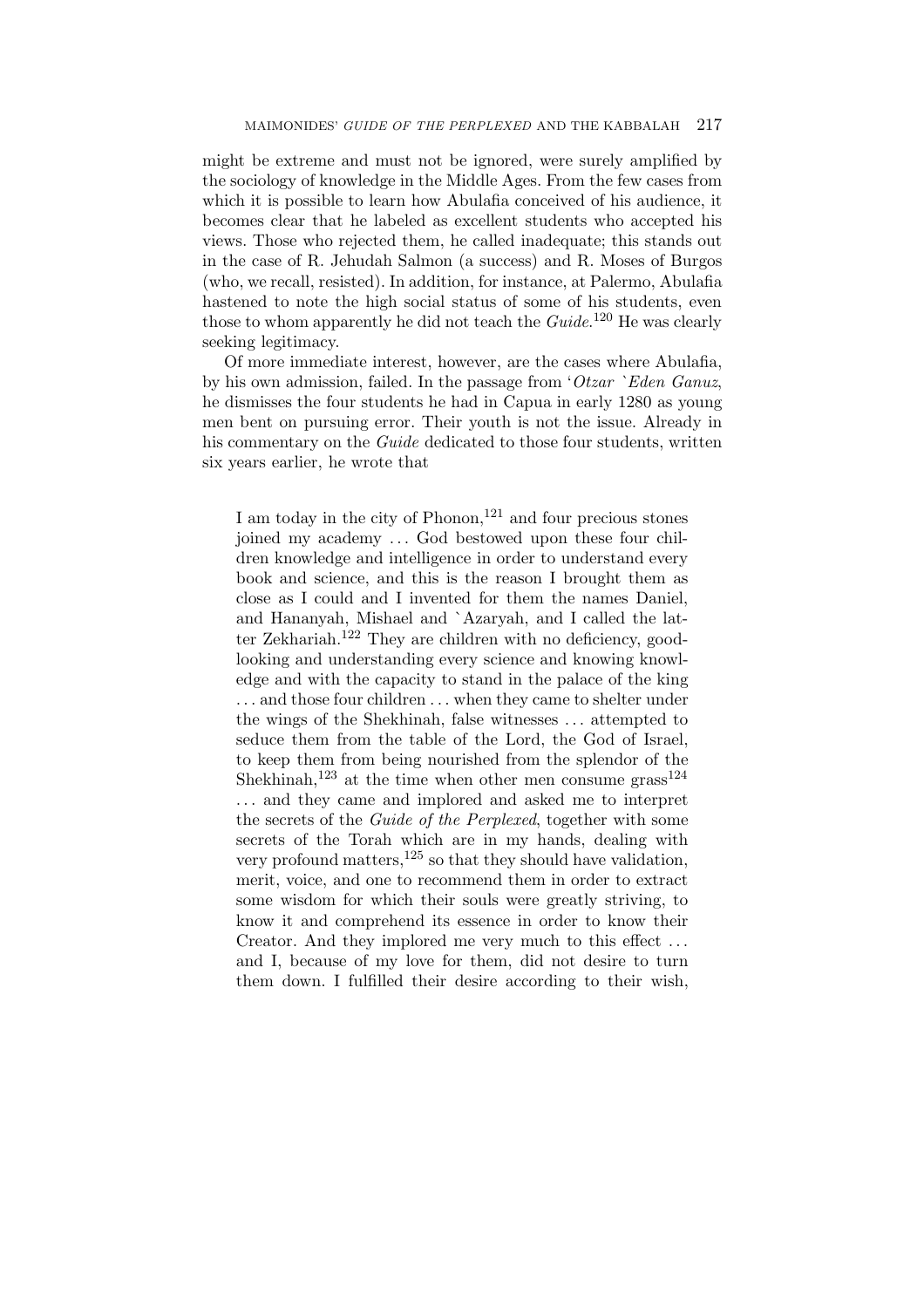and I composed this commentary for them and for those like them.<sup>126</sup>

Thus, Abulafia started rather early in his career to teach youths, whom he calls yeladim. He taught them by following the text of the Guide line by line, as well as through the more advanced method that is best exemplified in the book, the Sitrei Torah, which he wrote at these youths' request. Years earlier, about 1273, he had taught Gikatilla this advanced method – Gikatilla himself then a youth of  $25$  – which we saw Abulafia also taught, at about the same time, to the Spanish R. Shem Tov and R. Jehudah Salmon. Some of his Sicilian students, too, might have been young; he mentions that their fathers had been his students. A good part of Abulafia's students were, then, young, perhaps early adults searching out religiosity going beyond standard (rabbinic) definitions. Some of them, beside Jehudah Salmon of Barcelona, who, nevertheless, wrote nothing that may be classed as Kabbalistic, may have belonged to the "first elite." Gikatilla, who did write much, belonged, I would argue, to the "secondary elite."

However consciously, Abulafia was transmitting advanced procedures of studying the *Guide* conforming to his version of the Kabbalah. No wonder that his teaching – which aspired to transform his young students into mystics nourished from the divine splendor – elicited strong negative reactions, which is typical of reactions to new forms of religious knowledge and experience. In Abulafia's case, the resistance was repeated, and it was no doubt provoked, as in Capua, by the very appearance of the Guide on the Mediterranean's northern shore. Question after question must have arisen, and, in particular, when the Guide's exposition was couched in Abulafia's extreme mystical terms. Though he claimed that his students remained faithful to his message and that this prompted him to compose his commentary, what he writes in the later 'Otzar `Eden Ganuz indicates the opposite. The desertion, if only temporary, of his students from Messina suggests that he had problems holding onto the allegiance of students drawn from even the "secondary elite."

### **Disclosure and repercussions**

Yet, I believe that the estrangement of his students so shortly after they began studying with him has little to do with the Guide per se or with Abulafia's special mode of instruction. The real sticking point was his conviction that the end was near – albeit he expressed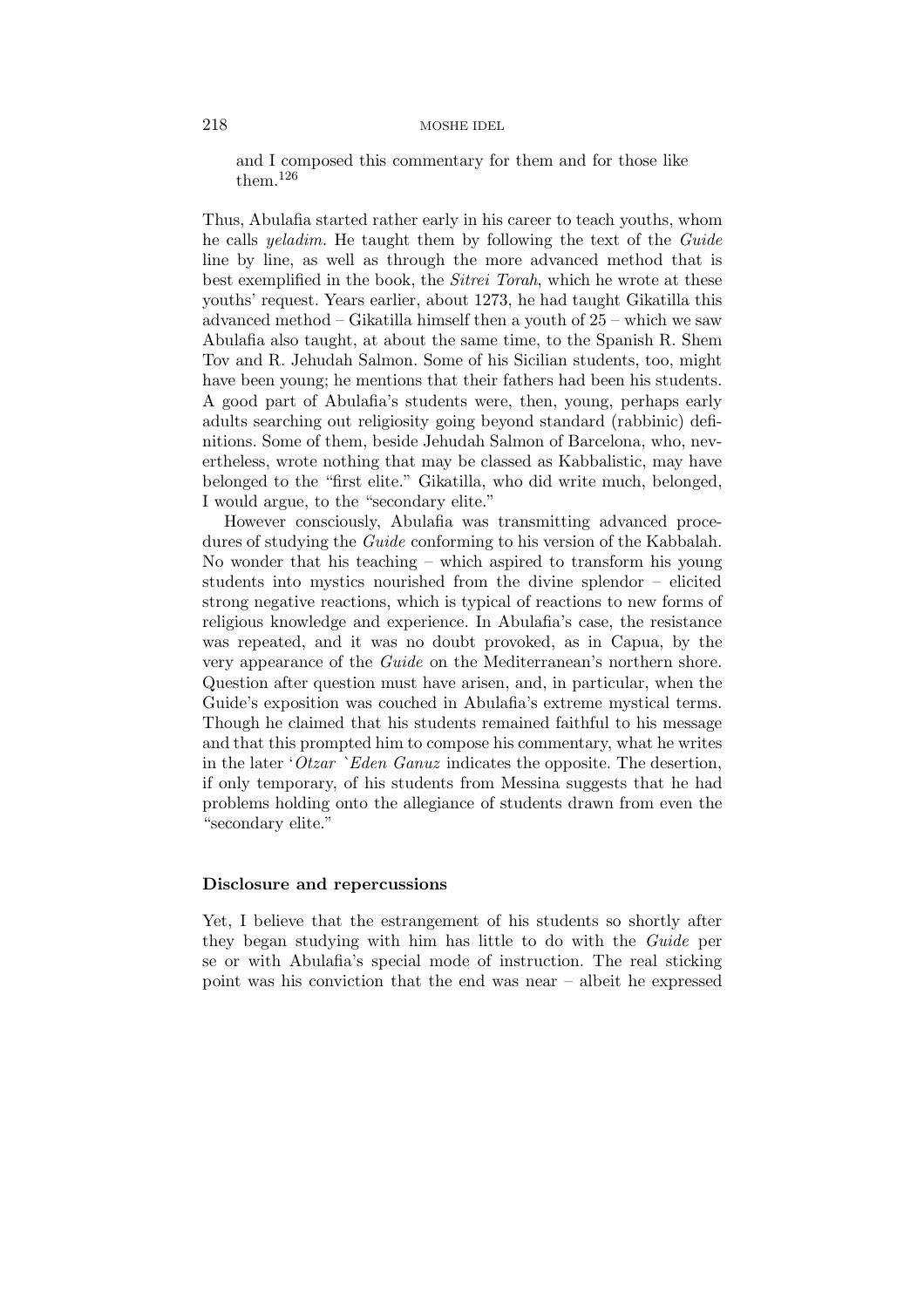this idea in non-conventional terms – and that this justified disclosing  $s$ ecrets,<sup>127</sup> including individual eschatological strategies, but mostly hints to Abulafia's personal messianic role.<sup>128</sup>

Whatever brought Abulafia to commit the secrets he believed to be the esoteric dimension of the Guide to writing, their disclosure, however complete, raised hackles outside Kabbalistic circles. As Steven Harvey has suggested to me orally, the earlier philosophical authors who dealt with the *Guide* were careful not to violate Maimonides' severe warning not to reveal his secrets. This was certainly true of the philosophical commentaries contemporary with Abulafia that were mentioned above.<sup>129</sup> Once the Kabbalists began disregarding this caution, subsequent philosophical commentaries did not cavil to divulge the Guide's secrets. That this was likely the case with Joseph Caspi and Moshe Narboni, whom, we may assume, were acquainted with Abulafia's writings,<sup>130</sup> which would strengthen Harvey's point. If future research reinforces this observation, it will be possible to conclude that Kabbalistic interpretations of the Guide (regardless of their extent) did more than ease the way for the book's reception in Kabbalistic circles. They also influenced the development of Jewish thought as a whole, and even beyond. Wirszubski has demonstrated how the Latin translation of two of Abulafia's commentaries on the Guide affected the early Christian Kabbalah – to the extent that Christian Kabbalists confer upon Maimonides the title of Abulafia's teacher to whom Maimonides revealed secrets directly.<sup>131</sup> The image of *Maimonides mysticus* in Christian circles represents the enduring seductiveness of Abulafia's (literary) Kabbalistic charms.

The point should be clear, as, in fact, I have already broached it in other studies of Maimonides' impact on Kabbalah. To better understand the histories of both medieval Jewish philosophy and mysticism requires adopting a more integrative approach. I am confident that its findings will erase lingering doubts that medieval Jewish mysticism was a not variegated undertaking, and that in this undertaking the Great Eagle played different roles, for different schools, and at different times.

# **Notes**

- 1. As we know, Maimonides and Samuel ibn Tibbon communicated in writing.
- 2. Isadore Twersky, Studies in Jewish Law and Philosophy (New York, 1982), 180– 202; Aviezer Ravitzky, "Samuel ibn Tibbon and the Esoteric Interpretation of the Guide of the Perplexed," AJS Review 6 (1981), 87–123; Gad Freudenthal, "Les Sciences dans les Communautés Juives Medievales de Provence: Leur Appropiation, Leur Role," Revue des Études Juives 152 (1993), 29–50.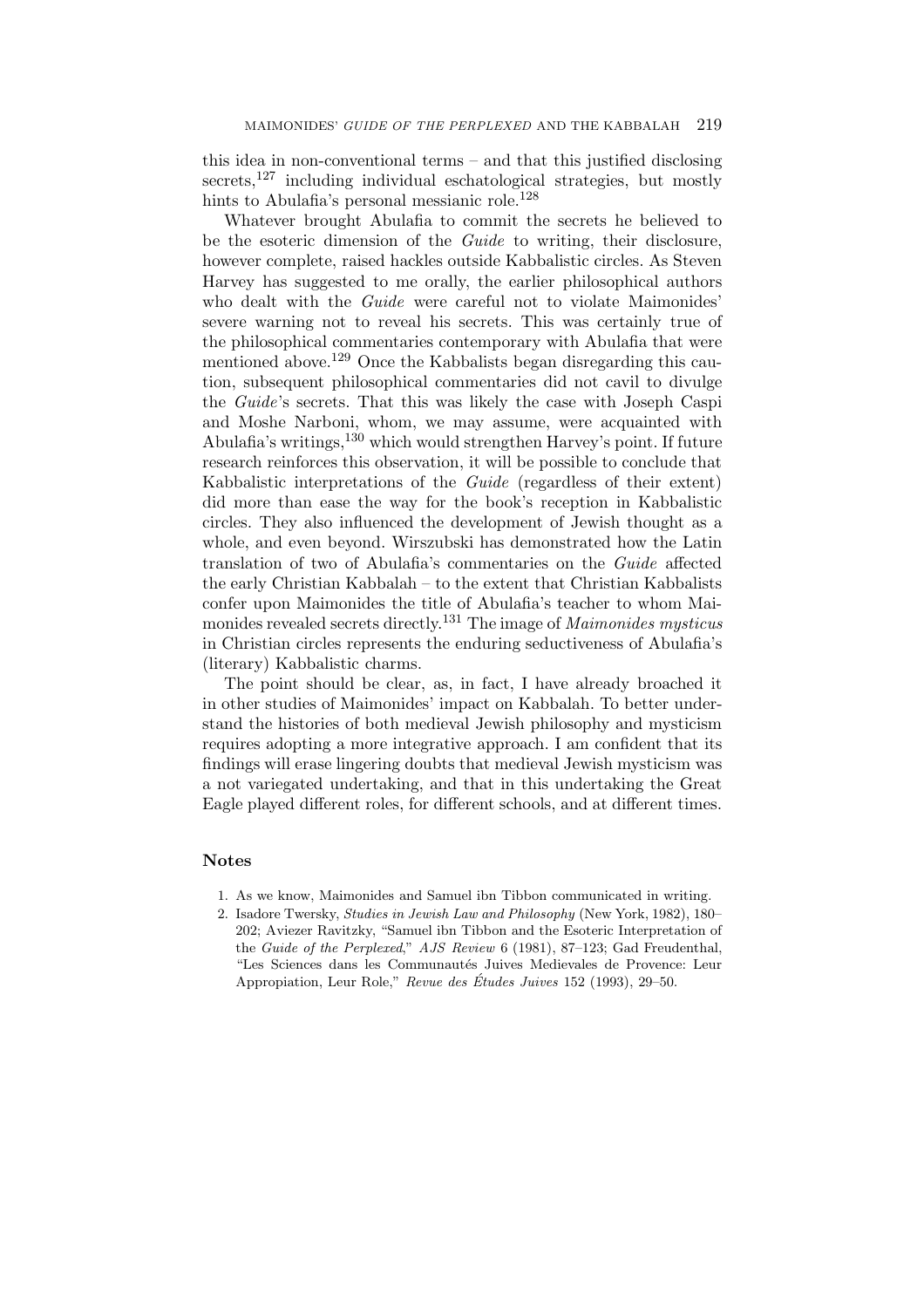- 3. On the Maimonidean controversy and its background see, among others, Bernard D. Septimus, Hispano–Jewish Culture in Transition (Cambridge, 1982), esp. 39 and 147 n. 1 and the literature cited; Azriel Shohat, "Concerning the First Controversy on the Writings of Maimonides," Zion 36 (1971), 27–60 (Hebrew); Gershom G. Scholem, Origins of the Kabbalah (Princeton, 1987), 393–414.
- 4. Moshe Idel, "Kabbalah and Elites in Thirteenth-Century Spain," Mediterranean Historical Review 9 (1994), 5–19 and Idel, "The Kabbalah's 'Window of Opportunities,' 1270–1290," in Ezra Fleisher, Gerald Blidstein, Carmi Horowitz, and Bernard Septimus, eds., Me'ah She`arim, Studies in Medieval Jewish Spiritual Life in Memory of Isadore Twersky (Jerusalem, 2001), 171– 208.
- 5. See Idel, "Abulafia's Secrets of the Guide: A Linguistic Turn," in A. Ivry, ed., Perspectives on Jewish Thought and Mysticism (London, 1997), 269–270.
- 6. Idel, "Maimonides and Kabbalah," 35–54; and Absorbing Perfections: On Kabbalah and Interpretation (New Haven, 2002), 272–313.
- 7. "Abulafia's Secrets of the Guide."
- 8. See Alexander Altmann, Aspects of Judaism (Tel Aviv, 1983), 91–97 (Hebrew); Scholem, Origins, index, sub voce "Neoplatonism."
- 9. Cf. Genesis Rabbah I:2. See also Idel, "The Sefirot above the Sefirot," Tarbiz 51 (1982), 265 n. 131 (Hebrew).
- 10. Havvayot. On this term see Scholem, Origins, 281, Idel, "Sefirot," 240–249.
- 11. Hokhmah.
- 12. On this important master of early Kabbalah see Scholem, Origins, 248 and following.
- 13. Mishneh Torah (henceforth=MT) Hilkhot Yesodei ha-Torah II:10.
- 14. Pamalia.
- 15. Sefer ha-'Emunah ve-ha-Bitahon, ch. 18 in H. Chavel, ed., Kitvei ha-Ramban (Jerusalem, 1964), 2: 409; Idel, "The Sefirot," 265–267.
- 16. See the literature cited by Sara Heller Wilensky, "Isaac ibn Latif Philosopher or Kabbalist?," in Alexander Altmann, ed., Jewish Medieval and Renaissance Studies (Cambridge, 1967), 188–189 and especially note 26.
- 17. Influenced by Themistius; see note 18, below.
- 18. See Salomon Pines, "Some Distinctive Metaphysical Conceptions in Themistius' Commentary on the Book Lambda and Their Place in the History of Philosophy," in J. Wiesner, ed., Aristoteles Werk and Wirkung, Paul Moraux Gewidmet (Berlin, New York, 1987), 177–204, especially 196–200.
- 19. I assume that the Geronese Kabbalists conceived the sefirotic realm as not identical with the divine essence, hence, as "extradivine" ideas; see Harry A. Wolfson, "Extradeical and Intradeical Interpretations of Platonic Ideas," Religious Philosophy (Cambridge, MA, 1965), 27–68; and W. Norris Clarke, "The Problem of Reality and Multiplicity of Divine Ideas in Christian Neoplatonism," in Dominic J. O'Meara, ed., Neoplatonism and Christian Thought (Norfolk, 1982), 109–127.
- 20. Sod hishtalshelut kol ha-devarim.
- 21. Me-'Atzilut rishonah; this term recurs in the short treatise, see e.g., fols. 20b, 24ab and similar ones, like ha-ne'etzal ha-rishon (see e.g., fols. 26a, 30a), should be explained as the result of the influence of an Ismaiyliah view. See Sara Heller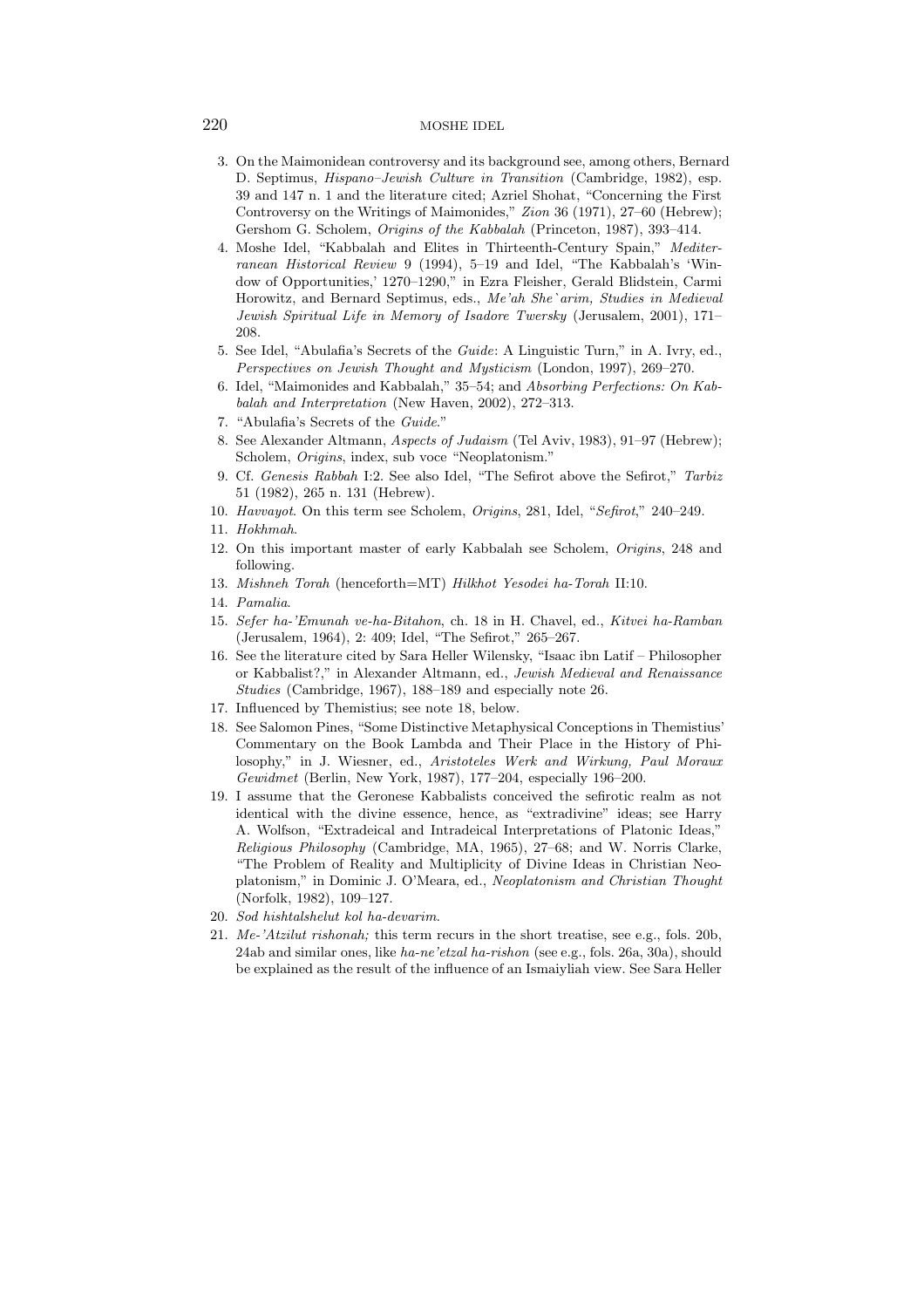Wilensky, "The 'First Created Being' in Early Kabbalah and its Philosophical Sources," in Sara Heller Wilensky and Moshe Idel, eds., Studies in Jewish Thought (Jerusalem, 1989), 261–275 (Hebrew).

- 22. Venice, 1574, fol. 19d.
- 23. David Blumenthal, "Lovejoy's Great Chain of Being and the Jewish Tradition," in M. Kuntz, ed., Jacob's Ladder and the Tree of Life (New York, 1986), 179–190.
- 24. See there, fol. 21d, where Gikatilla combines Jacob's ladder with the emanative chain; see also Ginnat 'Egoz (Hanau, 1615), fol. 46b; the pseudepigraphical chapters attributed to Maimonides stem from Gikatilla's circle, "Tish`ah Peragim mi-Yihud," Georges Vajda, ed., *Qovetz `Al Yad* (Jerusalem, 1950), 15: 109, 112–113, 126–127; idem, Sha`arei 'Orah, J. ben Shlomo, ed. (Jerusalem, 1970), 1: 195, 199; and especially Moshe Cordovero's Pardes Rimmonim XXVII, ch. 2; II, fol. 59c. See my forthcoming, *Enchanted Chains*.
- 25. See Idel, "Abulafia's Secrets of the Guide."
- 26. See Idel, "Kabbalah and Elites," 5–19.
- 27. Namely the theosophical Kabbalah, which is identical with the third group, while the fourth is constituted by the Kabbalah of the divine names advocated by Abulafia.
- 28. The sefirot.
- 29. Ms. Paris BN 777, 9; printed by Adolph Jellinek in Philosophie und Kabbala, 37.
- 30. Ms. Paris BN 777, 5; Jellinek, Philosophie und Kabbala, 35.
- 31. The second group is described as involved in the study of Maimonides shortly beforehand in Abulafia's passage.
- 32. Ms. Paris BN 777, 5; Jellinek, Philosophie und Kabbala, 8.
- 33. ibidem, 8.
- 34. See Moshe Idel, The Mystical Experience in Abraham Abulafia (Albany, 1987).
- 35. See Sara Heller Wilensky, "The Dialectical Influence of Maimonides on Isaac ibn Latif and Early Spanish Kabbalah," in Moshe Idel, Z.W. Harvey, and E. Schweid, eds., Shlomo Pines Jubilee Volume (Jerusalem, 1988), 1: 289–306 (Hebrew), and "Messianism, Eschatology and Utopia in the Philosophical-Mystical Trend of Kabbalah of the 13th Century," in Zvi Baras, ed., Messianism and Eschatology (Jerusalem, 1984), 221–238 (Hebrew); see above, notes 16, 21.
- 36. See, among others, Paul Fenton, ed. and trans., The Treatise of the Pool, al-Maqala al-Hwadiyya by Obadyah b. Abraham b. Moses Maimonides (London, 1981); idem, "Obadyah et David Maimonide," Deux traites de mystique juive (Paris, 1987); idem, "Some Judaeo–Arabic Fragments by Rabbi Abraham ha-Hasid, the Jewish Sufi," Journal of Semitic Studies 26 (1981), 47–72; idem, "The Literary legacy of Maimonides' Descendants," in J. del Rosal, ed., Sobre la Vida y Obra de Maimonides (Cordova, 1991), 149–156; idem, "A Mystical Treatise on Perfection, Providence and Prophecy from the Jewish Sufi Circle," in D. Frank, ed., The Jews in Medieval Islam (Leiden, 1995), 301–334.
- 37. See Ignaz Goldziher, "Ibn Hud, The Mahommedan Mystic, and the Jews of Damascus," Jewish Quarterly Review (OS) 6 (1894), 218–220.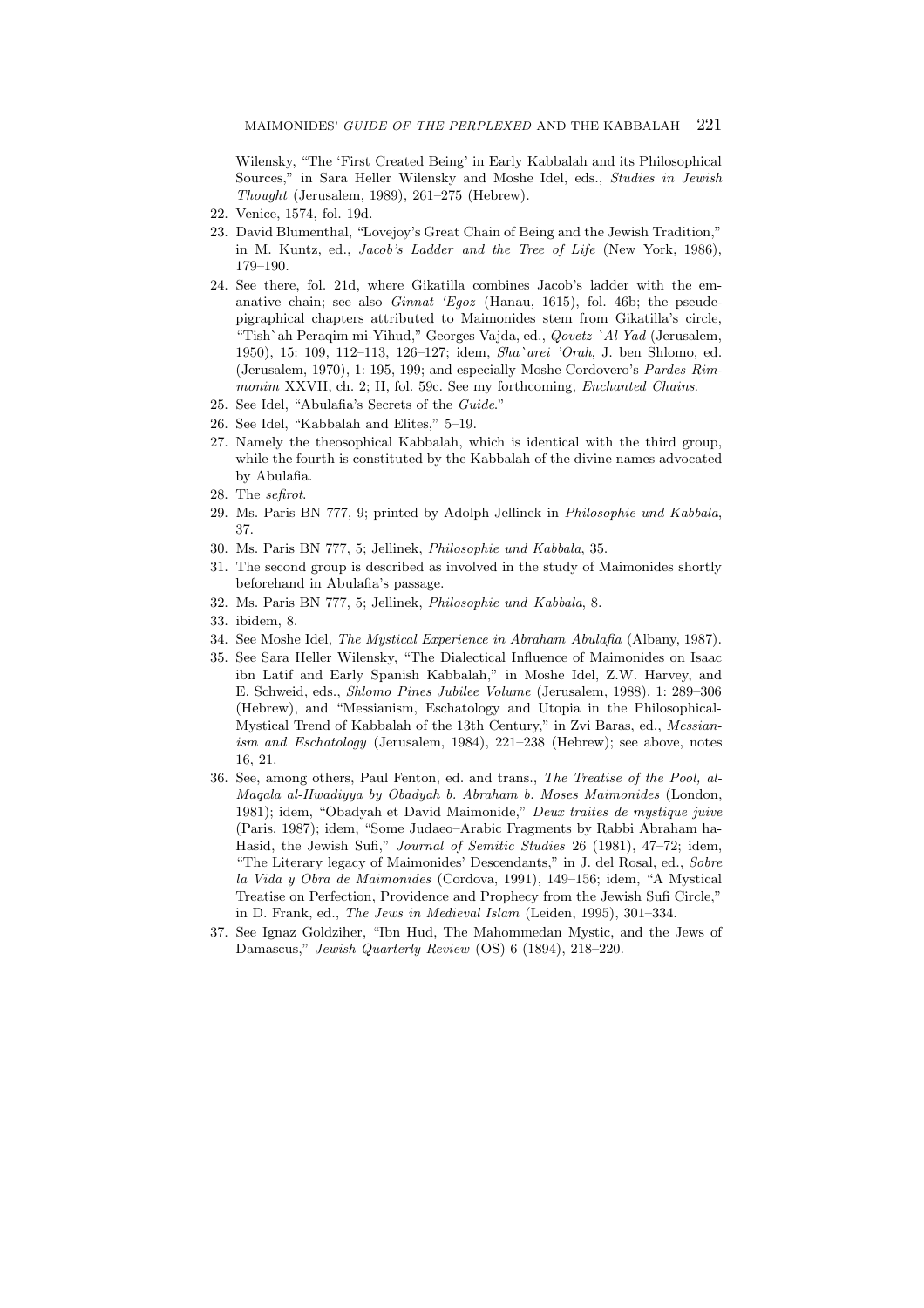- 38. There are numerous studies on the impact of Maimonides on Meister Eckhart; see most recently Yosef Schwartz, "Between Negation and Silence: Maimonides in the Latin West," `Iyyun 45 (1996), 400–406.
- 39. See Alexander Altmann, "Maimonides' Attitude toward Jewish Mysticism," in Alfred Jospe, ed., Studies in Jewish Thought (Detroit, 1981), 200–219; Chaim Wirszubski, "Liber Redemptionis – the Early Version of R. Abraham Abulafia's Kabbalistic Commentary on the Guide of the Perplexed in the Latin Translation of Flavius Mithridates," Divrei ha-Akademia ha-Le'umit ha-Israelit le-Mada'im (Jerusalem, 1970), 3: 139–149, which will be cited below from its reprinted form in Ch. Wirszubsky, Between the Lines, Kabbalah, Christian Kabbalah and Sabbateanism, Moshe Idel, ed. (Jerusalem, 1990), 135–149 (Hebrew); Gershom Scholem, The Qabbalah of Sefer ha-Temunah and of R. Abraham Abulafia, Y. Ben Shlomo, ed. (Jerusalem, 1969), 118–120 (Hebrew); Moshe Idel, Abraham Abulafia's Works and Doctrine (Ph.D. Thesis, Hebrew University, Jerusalem, 1976), 8–12 (Hebrew); Aviezer Ravitzky, "The Secrets of the Guide to the Perplexed: Between the Thirteenth and the Twentieth Centuries," Studies in Maimonides (Cambridge, 1990), 172–177.
- 40. See Georges Vajda, "Un chapitre de l'histoire du conflit entre la Kabbale et la philosophie," Archives d'histoire doctrinale et littéraire du Moyen  $\hat{A}$ ge 22 (1956), 127–130; idem, "Deux Chapitres du 'Guide des Egares' Repenses par un Kabbaliste," Melanges Offerts a E. Gilson (Paris, 1959), 51–59; and Ephraim Gottlieb, Studies in the Kabbalah Literature, J. Hacker, ed. (Tel Aviv, 1976), 105–106, 110–117 (Hebrew). On Gikatilla and the Guide, see also See Moshe Hayyim Weiler, "Inquiries in R. Joseph Gikatilla's Kabbalistic Terminology and His Relation to Maimonides," Hebrew Union College Annual 37 (1966), 13–44 (Hebrew) and the numerous notes to references to the Guide of the Perplexed in Asi Farber, "A New Fragment from R. Joseph Gikatilla's Preface to Ginnat 'Egoz," Jerusalem Studies in Jewish Thought 1 (1981), 158–176 (Hebrew).
- 41. See e.g., Ms. Oxford Bodleiana 1649, fols. 200a–221b; Ms. New York, JTS, 2324.
- 42. See Idel, "Abulafia's Secrets of the Guide," 313–319.
- 43. "Tish`ah Peraqim mi-Yihud," Georges Vajda, ed., Qovetz `Al Yad 5 (15)  $(1950)$ , 105–137; idem, "Le traité pseudo-Maimonidien: 'Neuf chapitres sur l'unite de Dieu," Archives d'histoire doctrinale et littéraire du Moyen  $\hat{A}$ ge 28 (1953), 83–98.
- 44. Joseph B. Sermoneta, "Moses of Salerno's and Nicholas of Giuvinazzo's Remarks on the *Guide of the Perplexed*," *Iyyun* 20 (1979), 212–240.
- 45. Ya`aqov Friedman, "R. Zerahiah ben Shaltiel Hen's Commentary on the Guide of the Perplexed" in Shlomo Pines, ed., Memorial Volume to Ya`aqov Friedman (Jerusalem, 1974), 3–14 (Hebrew); Aviezer Ravitzky, `Al Da`at ha-Maqom, Studies in the History of Jewish Philosophy (Jerusalem, 1991), 153–155, 212– 219, 234–243 (Hebrew); idem, "Secrets of the Guide," 162–163.
- 46. See Isaac E. Barzilai, Between Reason and Faith: Anti-Rationalism in Italian Jewish Thought 1250–1650 (The Hague, 1967), 32–57.
- 47. "Maimonides' Attitude toward Jewish Mysticism."
- 48. "Me-Hoqer li-Mequbbal," Tarbiz 6 (1935), 334–342 (Hebrew); "Maimonides dans l'ouevre des Kabbalistes," Cahiers juifs 3 (1935), 103–112.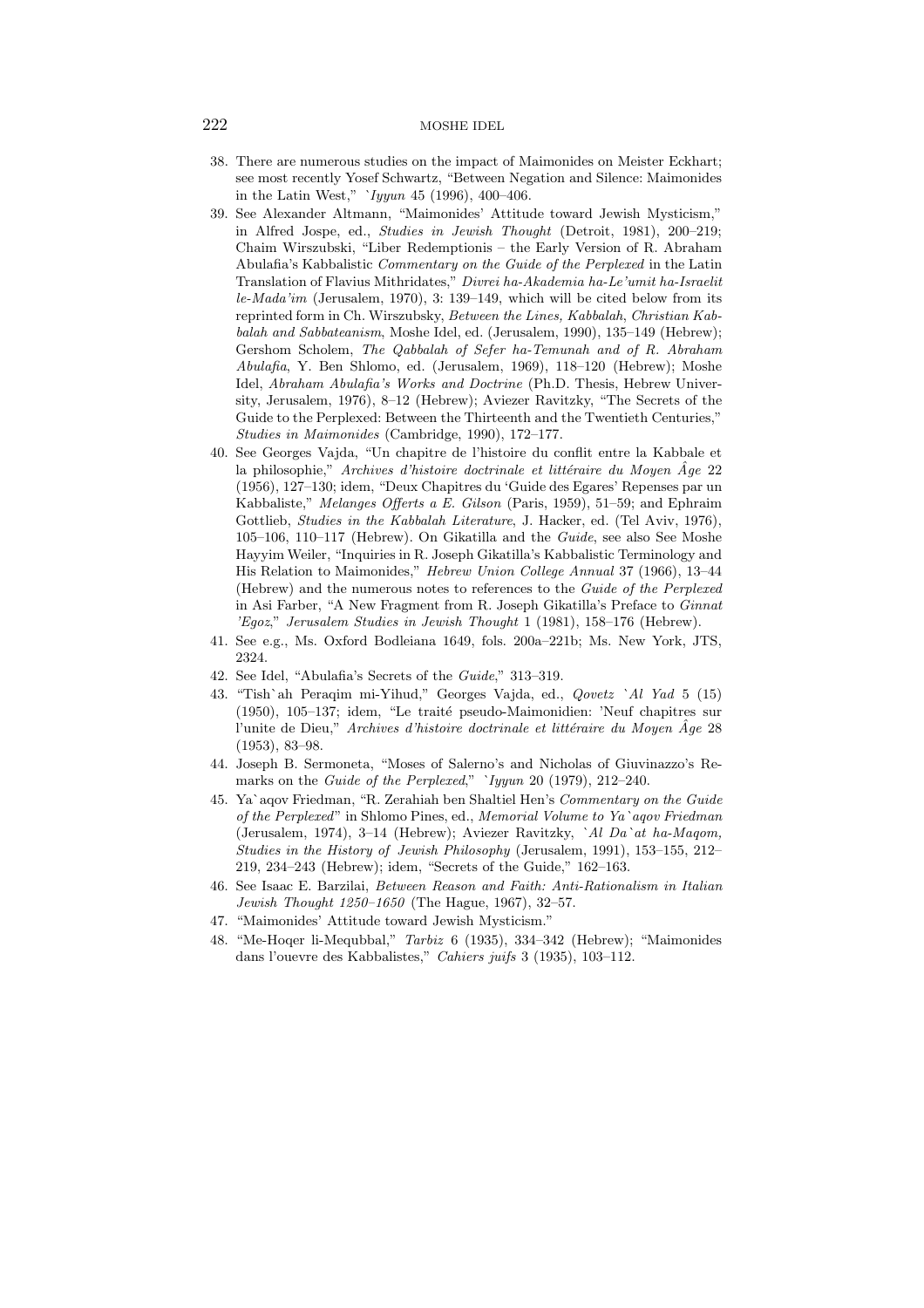- 49. Abraham J. Heschel, Prophetic Inspiration After the Prophets: Maimonides and Other Medieval Authorities, Morris M. Faierstein, ed. (Hoboken, NJ, 1996); David Blumenthal, "Maimonides' Intellectualist Mysticism and the Superiority of the Prophecy of Moses," Studies in Medieval Culture 10 (1981), 51–77; Alfred L. Ivry, "Neoplatonic Currents in Maimonides' Thought," in Joel Kraemer, ed., Perspectives on Maimonides: Philosophical and Historical Studies (Oxford, 1991), 115–140; idem, "Maimonides and Neoplatonism: Challenge and Response," in Lenn E. Goodman, ed., Neoplatonism and Jewish Thought (Albany, 1992), 137–155; idem, "Isma`ili Theology and Maimonides' Philosophy," in Daniel Frank, ed., The Jews of Medieval Islam: Community, Society, and Identity (Leiden, 1995), 271–299; Herbert Davidson, "Maimonides on Metaphysical Knowledge," Maimonidean Studies 3 (1992/93), 49–103. See also note 40, above.
- 50. See Wirszubski's and my studies referred at in note 39, above.
- 51. See my remarks on the quotes from Abulafia's commentaries on the Guide in Idel, Abraham Abulafia's Works, 8–12 and the pertinent footnotes.
- 52. Hayyei ha-Nefesh, Ms. Munchen 405, fol. 46b.
- 53. See below, note 91.
- 54. From Greece, where he had recently married her.
- 55. In Jellinek there is a mistake, repeated by all other scholars who copied Abulafia's text: Meimei Retzoni.
- 56. On his wandering for the sake of studying Torah see also Abulafia's Sitrei Torah, Ms. Paris BN 774, fol. 120a.
- 57. Hillel died several years after the composition of this passage, and I assume that the last phrase is an addition of a later scribe.
- 58. Compare precisely the same imagery in one of Abulafia's followers, R. Nathan ben Sa'adya Harar, the author of Sefer Sha`arei Tzedeq, J.E. Porush, ed. (Jerusalem, 1989), 22–23.
- 59. Of understanding the Guide.
- 60. A place in the Peloponese.
- 61. On depth as pointing to secrets see Moshe Idel, "Secrecy, Binah and Derishah," in H. Kippenberg and Guy Stroumsa, eds., Secrecy and Concealment (Leiden, 1995), 327, note 84 and below note 136.
- 62. On the transmission of "headnotes" as part of Jewish esotericism see Moshe Idel, "Transmission in the Thirteenth-Century Kabbalah," in Yaacov Elman and I. Gershoni, eds., Transmitting Jewish Traditions: Orality, Textuality, and Cultural Diffusion (New Haven, 2000), 138–164.
- 63. Ba`alei Beriti. This phrase points to the existence of tensions between Abulafia and other persons in Rome or Italy.
- 64. Abulafia addressed one of his most interesting epistles to this author, who became one of the judges of the Barcelona Jewish community in Abulafia's lifetime; see Adolph Jellinek, ed., Auswahl kabbalistischer Mystik (Erstes Heft) (Leipzig, 1853), 1–28.
- 65. Yehayehu le-`Ad, "Let Him live forever."
- 66. See Gershom Scholem, "R. Moshe me-Burgos, Talmido shel R. Isaac ha-Kohen," Tarbiz 3 (1932), 258–286; 4 (1933), 54–77, 207–225; 5 (1934), 50–60, 180–198, 305–323 (Hebrew).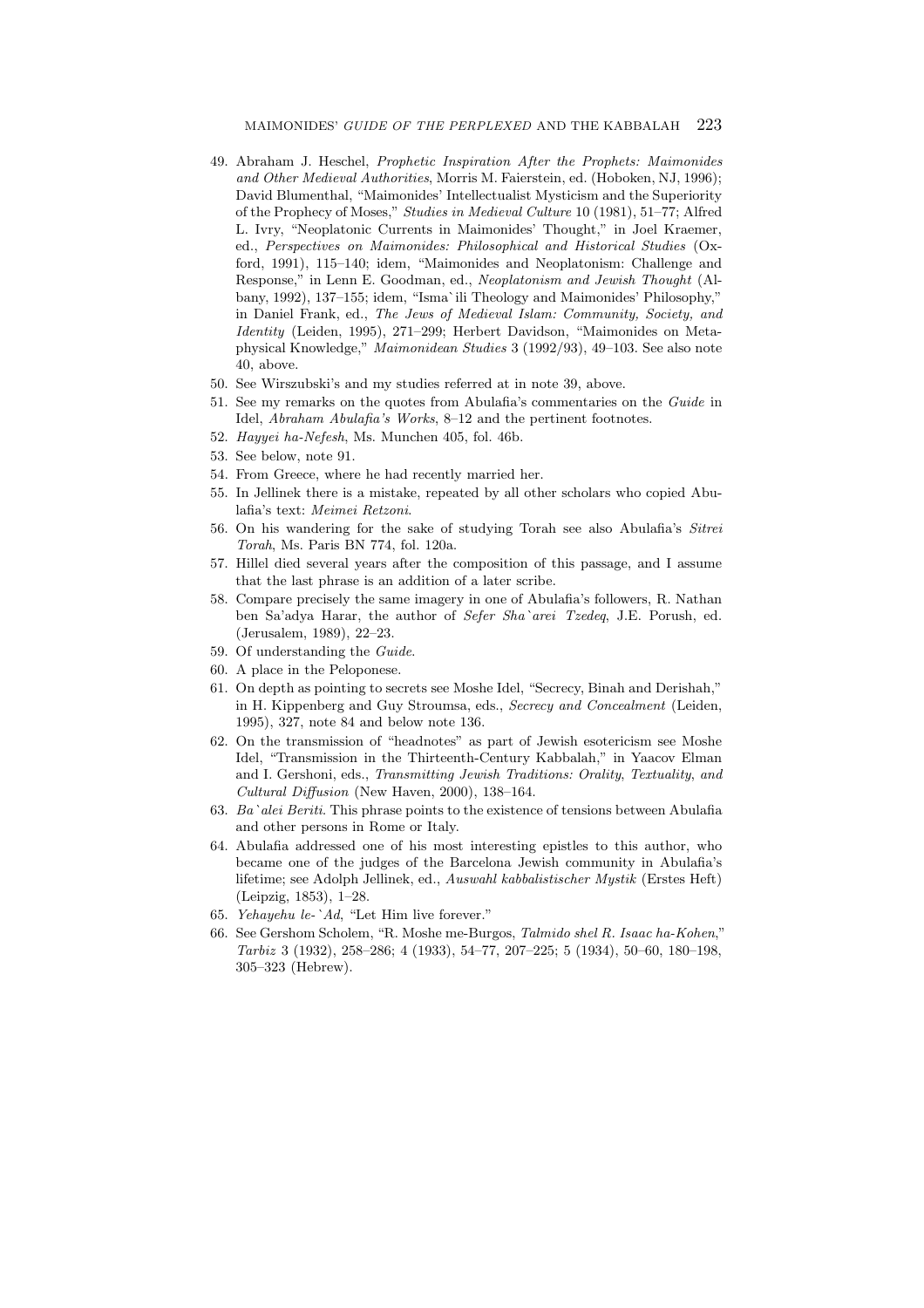- 67. The identity of this student has not been established; on the possible identity of this R. Shem Tov see Scholem, "R. Moshe mi-Burgos," 261–262.
- 68. Medinat Celim in Castile.
- 69. On the following sentence, skipped here, see below in the next paragraph.
- 70. This is an anagram of "Messina."
- 71. On these students see note 77, below.
- 72. Again, as in the case of R. Hillel, Sa`adia was still alive years after this document was composed and the phrase dealing with "his memory" is an addition of the scribe.
- 73. Ms. Oxford, Bodleiana 1580, fol. 164a–164b; printed, with some errors by Adolph Jellinek, Bet ha-Midrasch (reprint Wahrmann Books, Jerusalem, 1967), 3: XL–XLI. For an additional analysis of issues found in the passage see Idel, "Maimonides and Kabbalah," 60–63 and the remarks of Dinur, note 74, below.
- 74. See Ben-Zion Dinur, Israel Ba-Golah (Tel Aviv, 1970), series II, vol. 4, 366 (twice in his footnotes).
- 75. Ha-Qabbalah shel Sefer ha-Temunah, 110–111; less ambiguous is his remark in Major Trends in Jewish Mysticism (New York, 1967), 127.
- 76. For the 36 secret topics around which Abulafia's commentaries gravitate, see Idel, Abraham Abulafia, 8–12.
- 77. Moshe Idel, "The Ecstatic Kabbalah of Abraham Abulafia in Sicily and Its Transmission during the Renaissance," Italia Judaica (Rome, 1995), 5: 330– 340.
- 78. See Moshe Idel, "Abraham Abulafia and Menahem ben Benjamin in Rome: The Beginnings of Kabbalah in Italy," in Bernard D. Cooperman and Barbara Garvin, eds., The Jews of Italy: Memory and Identity (College Park, MD, 2000), 240–248.
- 79. On this Kabbalist's critique of philosophy and Maimonides see Idel, "Maimonides and Kabbalah," 47–48.
- 80. See below, note 108.
- 81. See Gottleib, Studies, 104.
- 82. See Chaim Wirszubski, "Liber Redemptionis the Early Version of R. Abraham Abulafia's Kabbalistic Commentary on the Guide of the Perplexed in the Latin Translation of Flavius Mithridates," Divrei ha-Akademia ha-Le'umit ha-Israelit le-Mada`im (Jerusalem, 1970), 3: 139–149.
- 83. See Gottleib, Studies, 104.
- 84. See the footnote of Dinur, Israel ba-Golah, II, 4, 366.
- 85. Ms. Oxford–Bodleiana 1580, fol. 164b. See Gottlieb, Studies, 104–105, who already pointed out the possible connection between this text and that of Gikatilla's.
- 86. See Gottlieb, Studies, 105–106.
- 87. See Idel, "Maimonides and Kabbalah," 62–63.
- 88. Idel, there, 63, note 109.
- 89. Hassagot, fols. 19a (twice), 20d, 22b.
- 90. Hassagot, fol. 20b.
- 91. Ms. Munchen 405, fols. 46b–47a. See also above, note 53.
- 92. Pines, The Guide of the Perplexed, 15.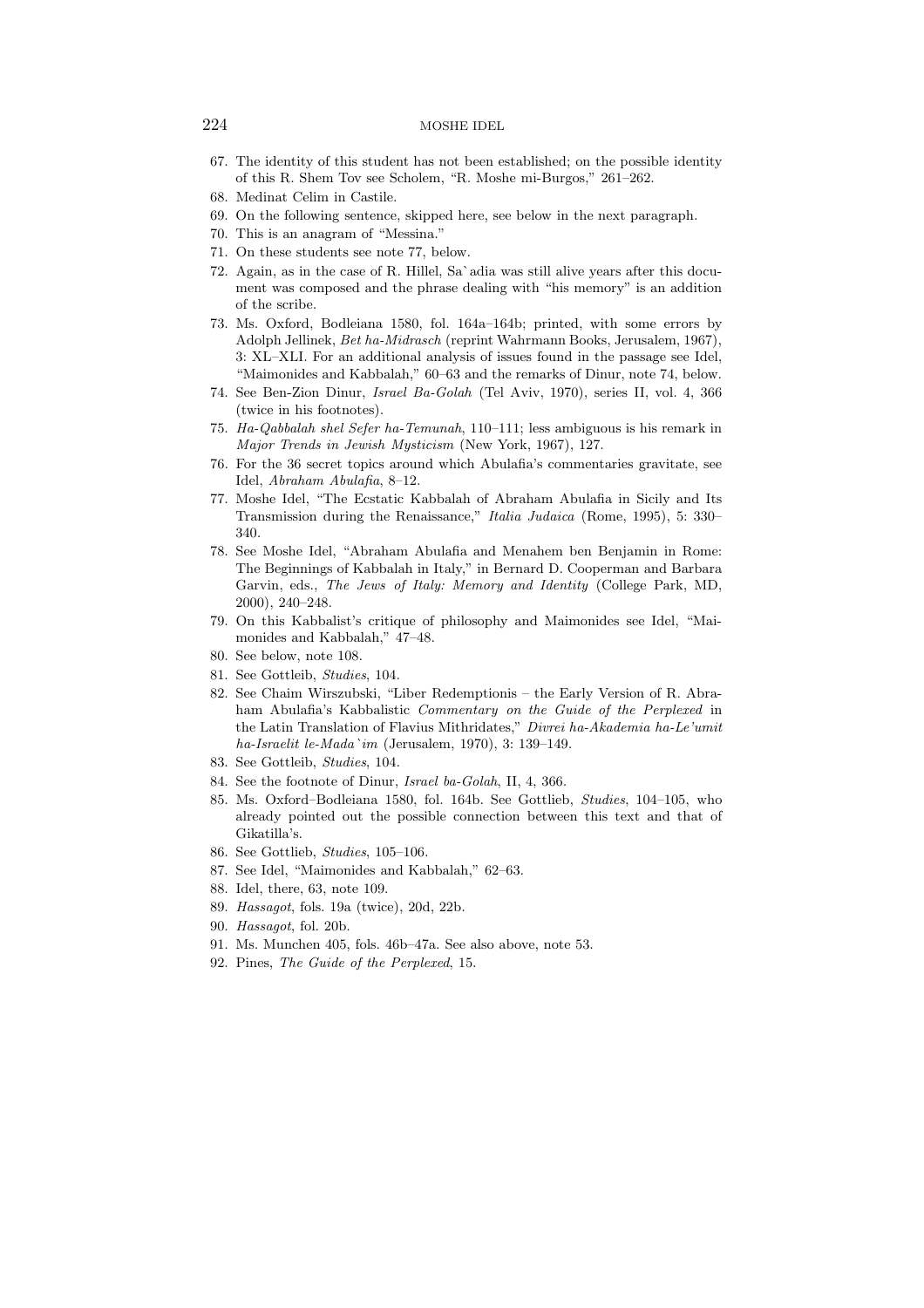- 93. This is the title of another short treatise of the anonymous author, found in the same manuscript.
- 94. Sefer Mardea`, Ms. Oxford, Bodleiana 1649, fol. 217b.
- 95. See the citation from Menorat ha-Kesef, cited in the preface of Elias Werbluner's edition of Caspi's commentaries on the Guide (Frankfurt a $\{M, 1848\}$ , III, which I could not locate in the printed edition of this work, and his preface to Sefer ha-Musar, published in I. Last, ed., `Asarah Kelei Kesef (Pressburg, 1903), 2: 60.
- 96. The phrase is rather awkward: me-'amitat ma'amrei sifrei ha-'Elohiim.
- 97. `al pi rabbottai ha-shelemim, a phrase whose more literal translation includes the idea of reception "from the mouth of my accomplished masters."
- 98. Compare however, the claim adduced below from a later commentary on the Guide, where the sages who introduced him into the secrets of the Guide are described as alive. And see the text itself in Ms. Munchen 405, fol. 47a. Idel, "Maimonides and Kabbalah," 58.
- 99. See, for example, his epistle, in Jellinek, Auswahl, 28.
- 100. A list of ancient mystical books appears in a similar context in Sheva` Netivot ha-Torah, published in Philosophie und Kabbala, 21.
- 101. Bat qol. See above, at the beginning of this text, the mention of the qolot, voices. It is also possible that the similarity between the sounds and written forms of qolot and qabbalot is also implied in the idea that traditions coming from above are voices.
- 102. `Eliyonot. Compare Abulafia's use of the term external qabbalot above, in the long passage adduced from 'Otzar `Eden Ganuz.
- 103. Ms. New York, JTS 1801, fol. 4b. See here Moshe Idel, "Defining Kabbalah: The Kabbalah of the Divine Names," in R.A. Herrera, ed., Mystics of the Book: Themes, Topics, & Typology (New York, 1993), 111-112.
- 104. According to the translation of Scholem, Major Trends, 137; the Hebrew original was printed there on 376, note 75.
- 105. Sitrei Torah, Ms. Paris BN 774, fol. 163b.
- 106. Sitrei Torah, Ms. Paris BN 774, fol. 117a; on the Latin version of this text, see Wirszubsky, Between the Lines, 46.
- 107. Sefer ha-Geulah, Ms. Leipzig 39, fol. 5b; on the Latin, glossed version of this statement, see Wirszubsky, Between the Lines, 143.
- 108. For a full discussion in a similar passage, see Idel, "Maimonides and Kabbalah," 57–58.
- 109. Represented by the Hebrew letters 'ayin and het.
- 110. Represented by the Hebrew letters mem and het.
- 111. Represented by the Hebrew letters nun and dalet.
- 112. Ms. Paris BN 774, fol. 115b; Ms. British Library Or. 4596, Catalogue Margoliouth 757, fol. 2b. See also Raphael Jospe, "The Number and Division of Chapters in the Guide of the Perplexed," in M. Idel, W.Z. Harvey, E. Schweid, eds., Pines Jubilee Volume, 1: 387–397 (Hebrew).
- 113. See the Introduction to his Commentary on the Pentateuch, Ch.D. Chavel, ed. (Jerusalem, 1959), 7, and 89, 251.
- 114. Published by Gershom Scholem as an appendix to his The Qabbalah of Sefer ha-Temunah, 235.